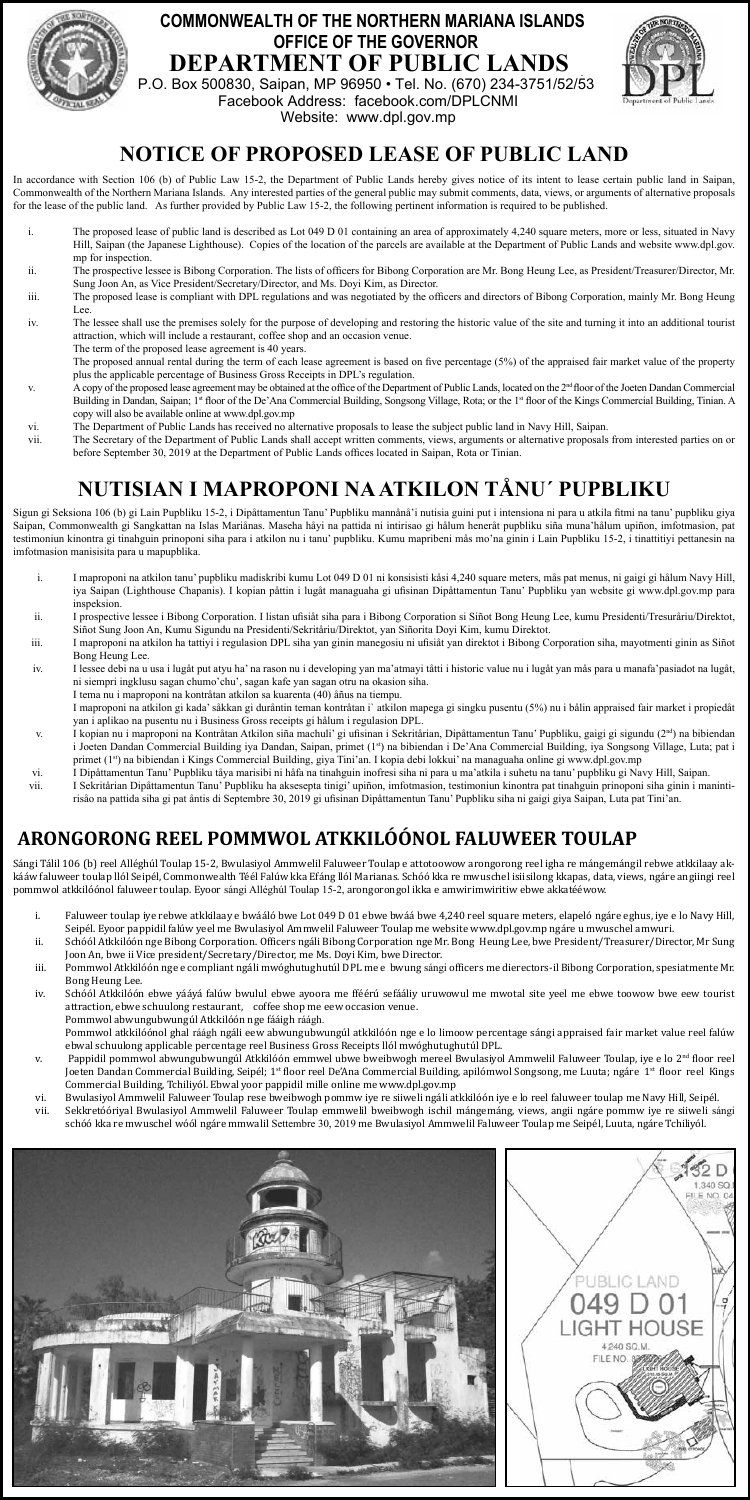# **COMMONWEALTH OF THE NORTHERN MARIANA ISLANDS SAIPAN, MARIANA ISLANDS LEASE AGREEMENT (LA 19-007S)**

This Lease Agreement (hereinafter the "Lease") is made and entered into this \_\_\_\_\_\_\_\_ day of \_\_\_\_\_\_\_\_\_\_\_\_\_\_\_\_\_\_\_\_\_\_\_, 2019 (hereinafter the "Commencement Date"), by and between the **DEPARTMENT OF PUBLIC LANDS** (hereinafter the "DPL"), established under Public Law 15-2, having authority and responsibility over the management, use and disposition of public lands in the Commonwealth, and **Bibong Corporation** (hereinafter collectively the "Lessee"), a CNMI Corporation.

# **WITNESSETH:**

**WHEREAS,** the Lessee desires to lease public land on Saipan, Commonwealth of the Northern Mariana Islands, for the purposes set forth on the lease data sheet attached hereto as Schedule 1 (hereinafter the "Lease Data Sheet"); and

**WHEREAS**, the DPL, being responsible for the management, use and disposition of public lands in the Commonwealth finds it desirable, beneficial and in the interest of the Commonwealth and public land beneficiaries to permit the Lessee to use public land for such purpose; and

**WHEREAS,** the Lessee has paid a lease application fee of \$5,000 in accordance with DPL's regulations.

**NOW THEREFORE**, in consideration of the mutual covenants and benefits to be derived herein, the parties agree as follows:

*LA 19-007S Bibong Corporation Navy Hill, Saipan* Page 1 of 33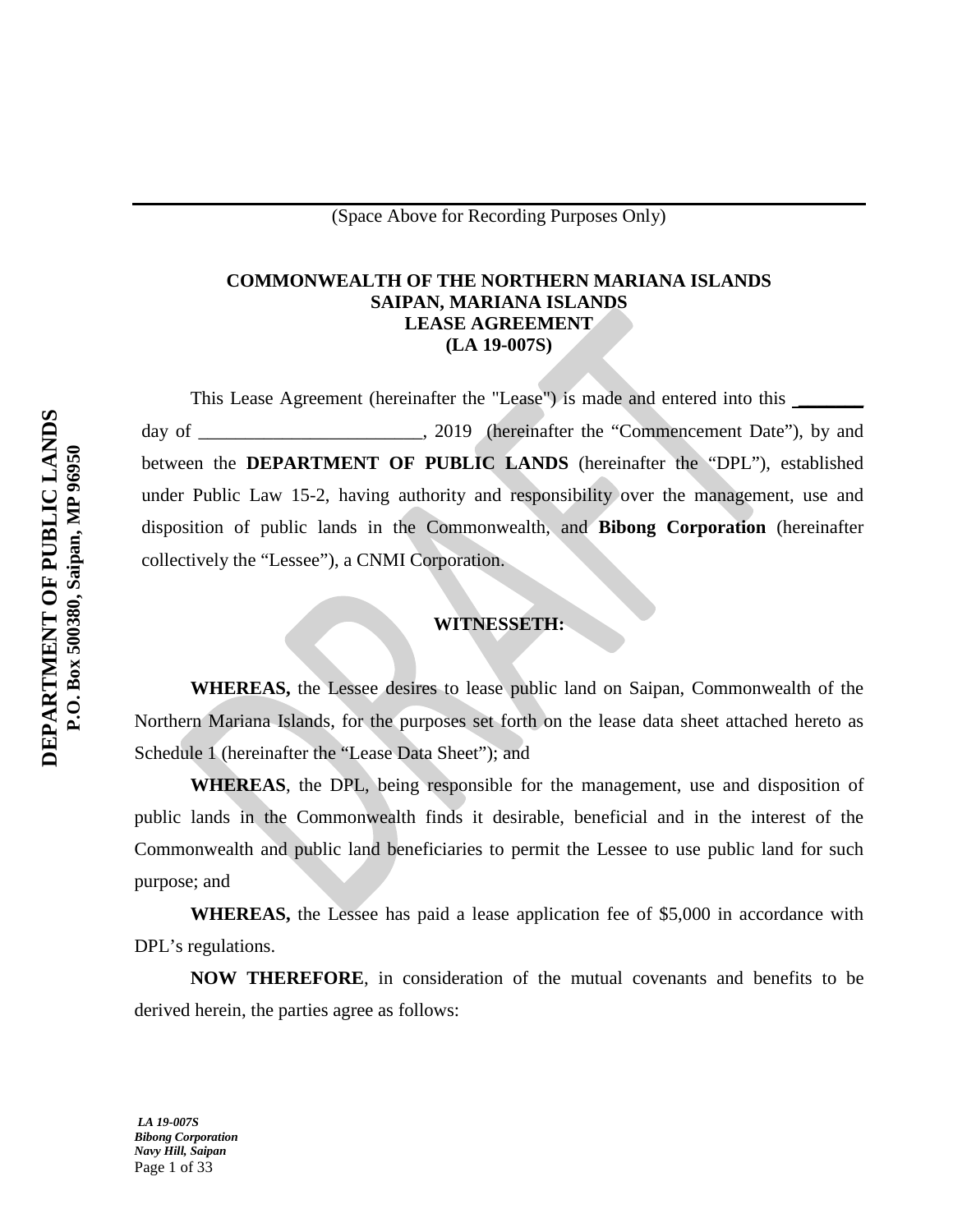#### **ARTICLE 1: GRANT OF LEASE**

The DPL leases to the Lessee the below-described public land on an "as is" basis (hereinafter the "Premises"), more particularly described as follows:

**Lot 049 D 01, containing an area of approximately 4,240 square meters, more or less, as shown on DLS Check No. 049 D 00, recorded at the Commonwealth Recorder's Office on January 10, 1985, as File No. 85-0070.**

#### **ARTICLE 2: PURPOSE**

The Lessee shall use the Premises for the purpose set forth on the Lease Data Sheet. No portion of the Premises shall be used as housing or dwelling purposes, whether temporary or permanent. Lessee agrees to use the Premises in a reasonably prudent manner, so as not to cause nuisance or hazards to the public, and not to allow, permit, or suffer, any waste or unlawful, improper or offensive use of the Premises. Lessee shall be responsible for obtaining all required licenses and permits for such use from all departments and agencies having jurisdiction over such use.

## **ARTICLE 3: TERM**

The term (hereinafter the "Term") of this Lease shall be for a period of forty (40) years, unless otherwise terminated or cancelled pursuant to applicable provisions of this Lease. The Term shall commence on the Commencement Date as set forth above. Pursuant to P.L 20-84, the DPL may not transfer a leasehold interest in public lands that exceeds forty years including renewal rights.

#### **ARTICLE 4: EXTENSIONS**

An extension of up to fifteen years may be granted with approval of the legislature in accordance with P.L. 20-84. Consistent with its fiduciary duty to manage the use and disposition of public lands for the benefit of the collective owners, the DPL will entertain requests for extensions no sooner than two (2) years after completion of all development contemplated hereunder, and no later than two (2) years before expiration of the Term. The DPL will make its determination to seek legislative approval, or to decline to seek such approval based upon Lessee's actual performance versus its projections provided in connection with the negotiation

*LA 19-007S Bibong Corporation Navy Hill, Saipan* Page 2 of 33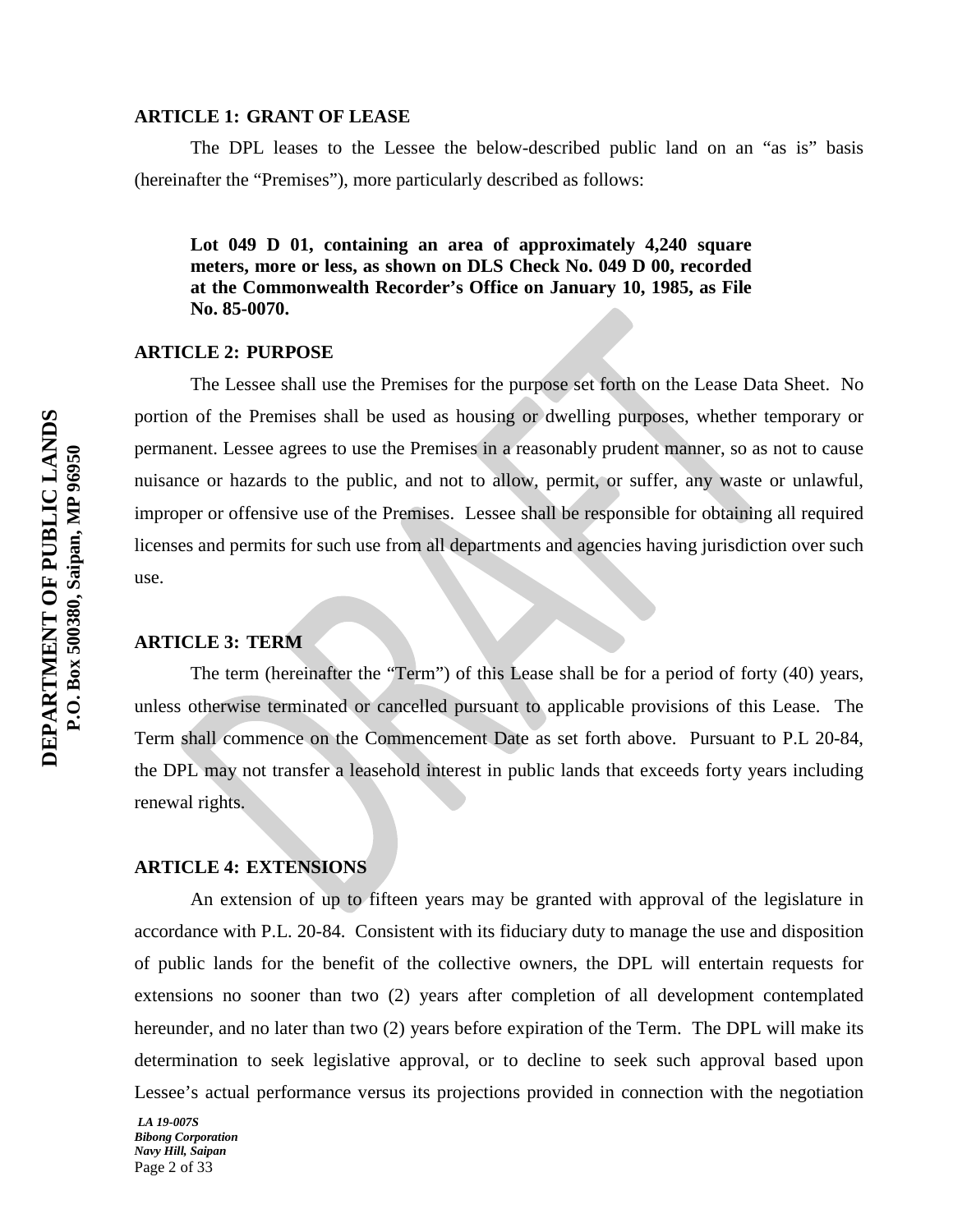and execution of this Lease, as well as its compliance record with the DPL prior to Lessee's extension request.

#### **ARTICLE 5. RENT**

The Lessee, in consideration of the foregoing, shall pay to the DPL, in the manner prescribed herein, in lawful money of the United States, Base Rent and Additional Rent for the Premises as follows:

**BASE RENT** - Shall be 5.0% of the fee simple value of the Premises per year payable in advance.

 $M:$   $\ldots$ 

**ADDITIONAL RENT** – Shall be based on the following scale:

| <b>Business Gross Receipt Payment Schedule</b> |
|------------------------------------------------|
| <b>Annual BGR Amounts</b>                      |

|      | Annual B&K Amounts |    |                 | <u>ivi ini mum</u> |    |           |  |
|------|--------------------|----|-----------------|--------------------|----|-----------|--|
| Tier | From               |    | To              | % of BGR           |    | Per Tier  |  |
|      | \$<br>$\theta$     | \$ | 50,000.49       | 3.00%              |    |           |  |
| 2    | 50,000.50          |    | 100,000.49      | 2.89%              | \$ | 1,500     |  |
| 3    | 100,000.50         |    | 200,000.49      | 2.78%              |    | 2,889     |  |
| 4    | 200,000.50         |    | 400,000.49      | 2.67%              |    | 5,556     |  |
| 5    | 400,000.50         |    | 800,000.49      | 2.56%              |    | 10,667    |  |
| 6    | 800,000.50         |    | 1,600,000.49    | 2.44%              |    | 20,445    |  |
| 7    | 1,600,000.50       |    | 3,200,000.49    | 2.33%              |    | 39,112    |  |
| 8    | 3,200,000.50       |    | 6,400,000.49    | 2.22%              |    | 74,669    |  |
| 9    | 6,400,000.50       |    | \$12,800,000.49 | 2.11%              |    | 142,227   |  |
| 10   | \$12,800,000.50    |    | and Over        | 2.00%              |    | \$270,234 |  |
|      |                    |    |                 |                    |    |           |  |

**A. Base Rent.** Lessee shall pay Base Rent as set forth above in advance on an annual basis on each anniversary of the Commencement Date without invoice, notice, or other demand upon or to Lessees.

*LA 19-007S Bibong Corporation Navy Hill, Saipan* Page 3 of 33 **B. Additional Rent.** In addition to the Base Rent provided for above, the Lessee shall pay to the DPL in the manner prescribed herein the percentage of Gross Receipts as described in the above rental schedule from whatever business activity is related to or conducted within the described premises during the Term of this Lease and any extension thereof, and as further defined in Article 40G hereof ("Additional Rent"). This additional amount, shall be paid quarterly, within forty-five (45) days from the end of the calendar quarter, with adjustment, if any, to be made at the end of every calendar year upon submission of the annual certified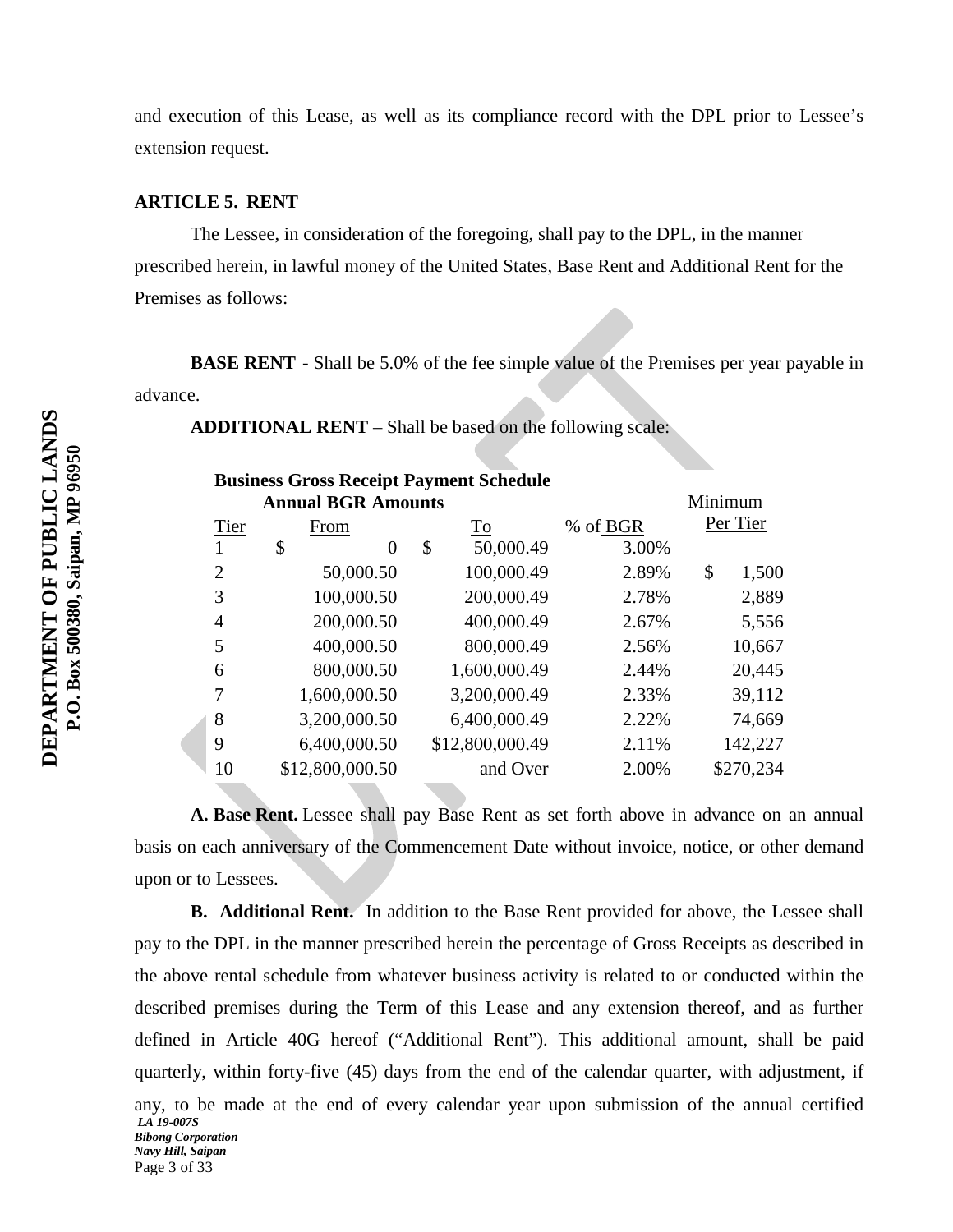financial statements as provided in Article 11 hereof. A copy of the Lessee's CNMI Business Gross Revenue Tax Monthly Returns must be submitted concurrently with any payment together with the computation of the quarterly Gross Receipts Rental to substantiate any additional payment or non-payment.

**C. Manner of Payment.** The Lessee shall discharge its obligation of payment by depositing the payments required under this Article with the DPL, at such location as the DPL may from time to time designate in writing.

**D. Time and Payment; Interest; Amortization.** All rents payable pursuant to the terms of this Lease shall be deemed to have commenced on the first day of the month after the Commencement Date of this Lease, and shall be paid without prior notice or demand. Past due rental payments shall bear interest at one and one half percent (1.5%) per month compounded monthly, from the date it becomes due until paid. This provision shall not be construed to relieve the Lessee from any default in making any rental payment at the time and in the manner herein specified, but is subject to the amortization provisions set forth herein.

# **ARTICLE 6. APPRAISAL AND DETERMINATION OF RENTAL AFTER EACH FIVE YEAR PERIOD**

For purposes of calculating Guaranteed Minimum Annual Base Rent during the initial five (5) year period, the parties stipulate that the value of a fee simple estate in the Premises is as set forth on the Lease Data Sheet. At the end of the initial five (5) year period of this Lease and each succeeding five (5) year period, the Base Rent payable by the Lessee to the DPL shall be based upon the percentage of the value of the improved land as of the commencement of each five-year period. An independent appraiser who must be a member of a nationally accepted appraisal society, (selected by agreement between the DPL and the Lessee), will establish the value subject to upward adjustment by the DPL in accordance with the regulations set forth at NMIAC § 145-70-301. In the event that the DPL and the Lessee cannot reach an agreement on the selection of the appraiser, a committee of three (3) arbitrators being selected by the other two will select the appraiser. The cost of appraisal and any arbitration will be borne by the Lessee.

*LA 19-007S Bibong Corporation Navy Hill, Saipan* Page 4 of 33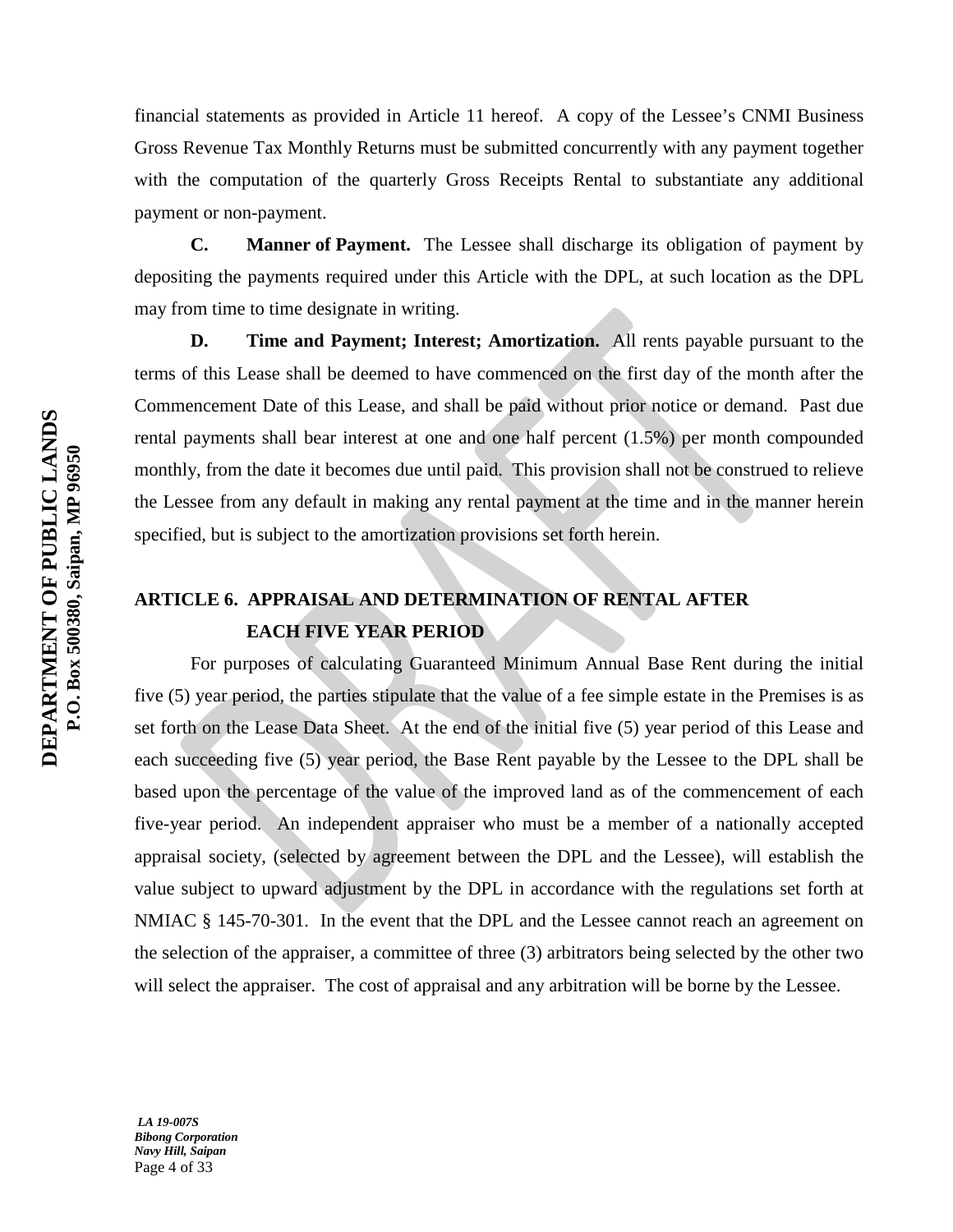#### **ARTICLE 7. SECURITY DEPOSIT AND PERFORMANCE BONDS**.

Within thirty (30) calendar days of the Commencement Date, the Lessee shall deposit the sum reflected on the Lease Data Sheet as a Security Deposit with the DPL. The Security Deposit will be held in an interest bearing account of the DPL. This Security Deposit is security that the Lessee will comply with all the terms of this Lease and indicates Lessee's good faith commitment to undertake and complete the construction, development and operation the proposed development. This Security Deposit shall also be security to ensure performance of Lessee's obligations upon the expiration or termination of the Lease.

If the Lessee default on this Lease prior to the expiration of this Lease, the DPL shall be able to keep all or part of this Security Deposit to cover unpaid rent, administrative costs, appraisal reports, attorneys' fees, damage to the property, remediation, and/or other expenses.

At the expiration of this Lease, the DPL will inspect and fully document the condition of the Premises. Within thirty (30) days of the expiration of this Lease, if the Lessee has supplied the DPL with a forwarding address and the Lessee has complied with all terms of this Lease, the DPL will return the Security Deposit plus any interest earned, or the DPL will provide the Lessee with a written notice including an itemized list as to why the full Security Deposit amount is not being returned and a check for any remaining Security Deposit owed to the Lessee after such deductions have been made.

**The DPL may retain and apply as much of the Security Deposit as necessary as compensation or reimbursement for unpaid rent, administrative costs, attorneys' fees, damages, or other expenses resulting from Lessee's use of the Premises or from any default of the Lease by the Lessee. During the Term the DPL applies all or part of the Security Deposit for the reasons set forth above, Lessee shall replace such sum.**

In addition to the Security Deposit, Lessee shall within thirty (30) days after the Commencement Date deliver to the DPL a Completion Bond, Stand by Letter of Credit, or a combination thereof covering 100% of the cost of Lessee's proposed development.

# **ARTICLE 8. PERMITS, CONSTRUCTION PLANS, AND SPECIFICATIONS**

**A. Construction Plans and Specifications.** Lessee has provided conceptual drawings and specifications depicting its proposed development as a basis for negotiation of this Lease. The Lessee agrees and covenants that within three (3) months from the Commencement Date of

*LA 19-007S Bibong Corporation Navy Hill, Saipan* Page 5 of 33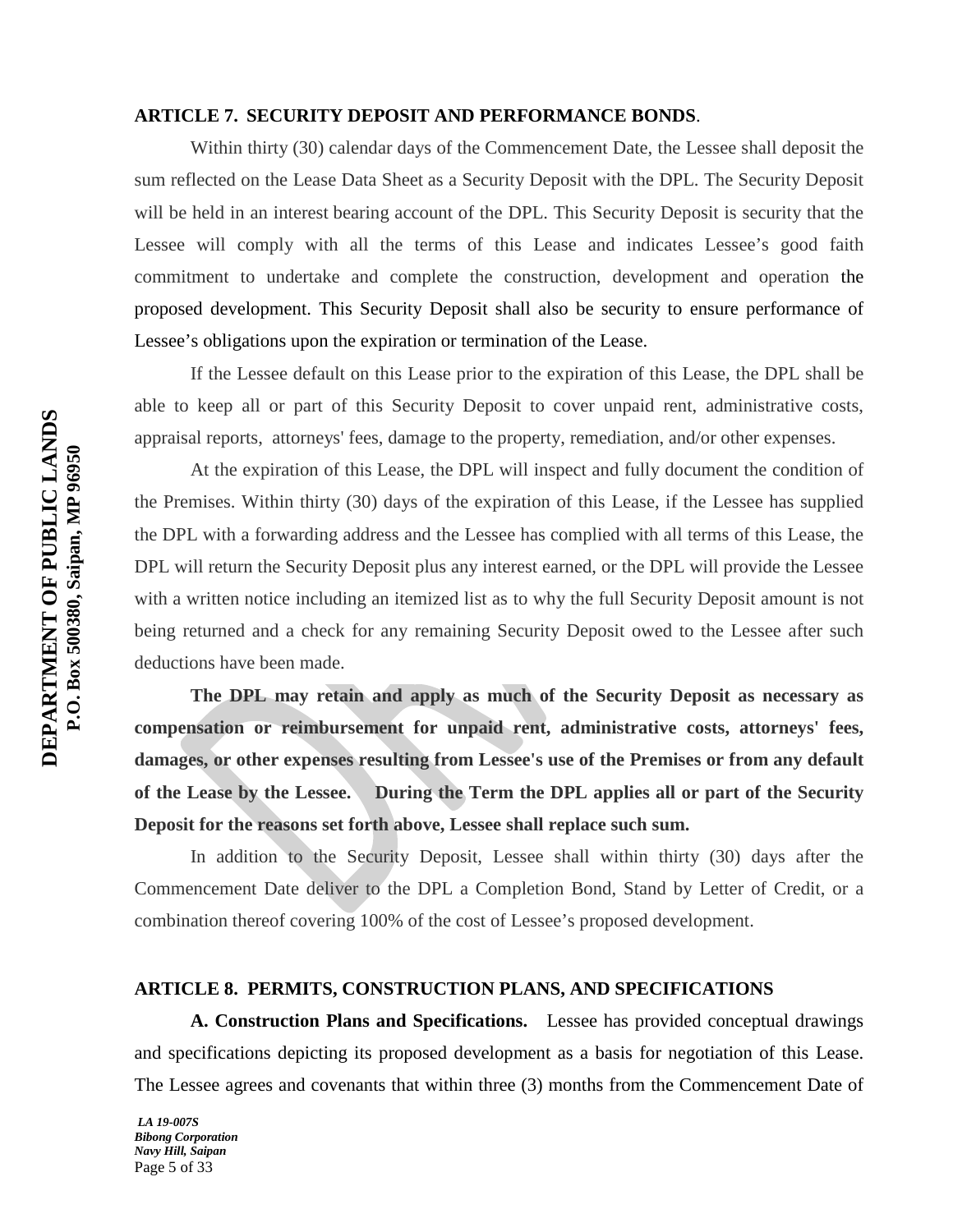this Lease, it will at its own cost, risk and expense, submit to the DPL its complete construction plans and specifications, which shall be consistent with its previously tendered conceptual design of the development of the Premises. Upon submittal by the Lessee, the DPL shall have thirty (30) working days to review the submitted construction plans and specifications and to notify the Lessee of approval or disapproval of the plans. In the event that changes are necessary, the DPL shall give the Lessee reasonable time to make the necessary changes to the plans for re-submittal. If the DPL does not notify the Lessee in writing of the status of the submitted plan within the thirty (30) working day review period, then the plans and specifications are deemed approved. In no event shall construction, demolition, repair or other development activity commence on the Premises unless and until plans have been approved by DPL or the thirty (30) day review period set forth above has expired without comment by DPL.

**B**. The Lessee agrees and covenants that within six (6) months from the Commencement Date of this Lease, it will at its own expense and risk secure all required CNMI Government and applicable Federal permits for the development and construction to be completed on the Premises and shall immediately commence construction. Copies of such permits must be delivered to the DPL within five (5) days of their issuance. If the Lessee requires additional time to secure the permits, it must notify the DPL in writing of the reason for the delay in securing the necessary approval and its request for extension. The DPL shall review the Lessee's request for extension and provide for additional time if the extension is reasonable, necessary, and is not due to any delay or inaction on the part of Lessee.

# **ARTICLE 9. CONSTRUCTION SCHEDULE**

The Lessee agrees and covenants that within the time hereinafter stipulated it will, at its own cost, risk and expense, fully equip and furnish any improvements, structures and associated facilities within two (2) years after the Commencement Date of this Lease.

## **ARTICLE 10. CONSTRUCTION, MAINTENANCE, REPAIR, ALTERATION**

All construction, improvements, renovations, and repairs placed on the Premises shall be constructed in good workmanlike manner and in compliance with applicable laws, regulations, ordinances, and building codes. Principal structures serving the primary use (as define defined by Saipan Zoning) of the Premises shall be of reinforced concrete construction or structural steel

*LA 19-007S Bibong Corporation Navy Hill, Saipan* Page 6 of 33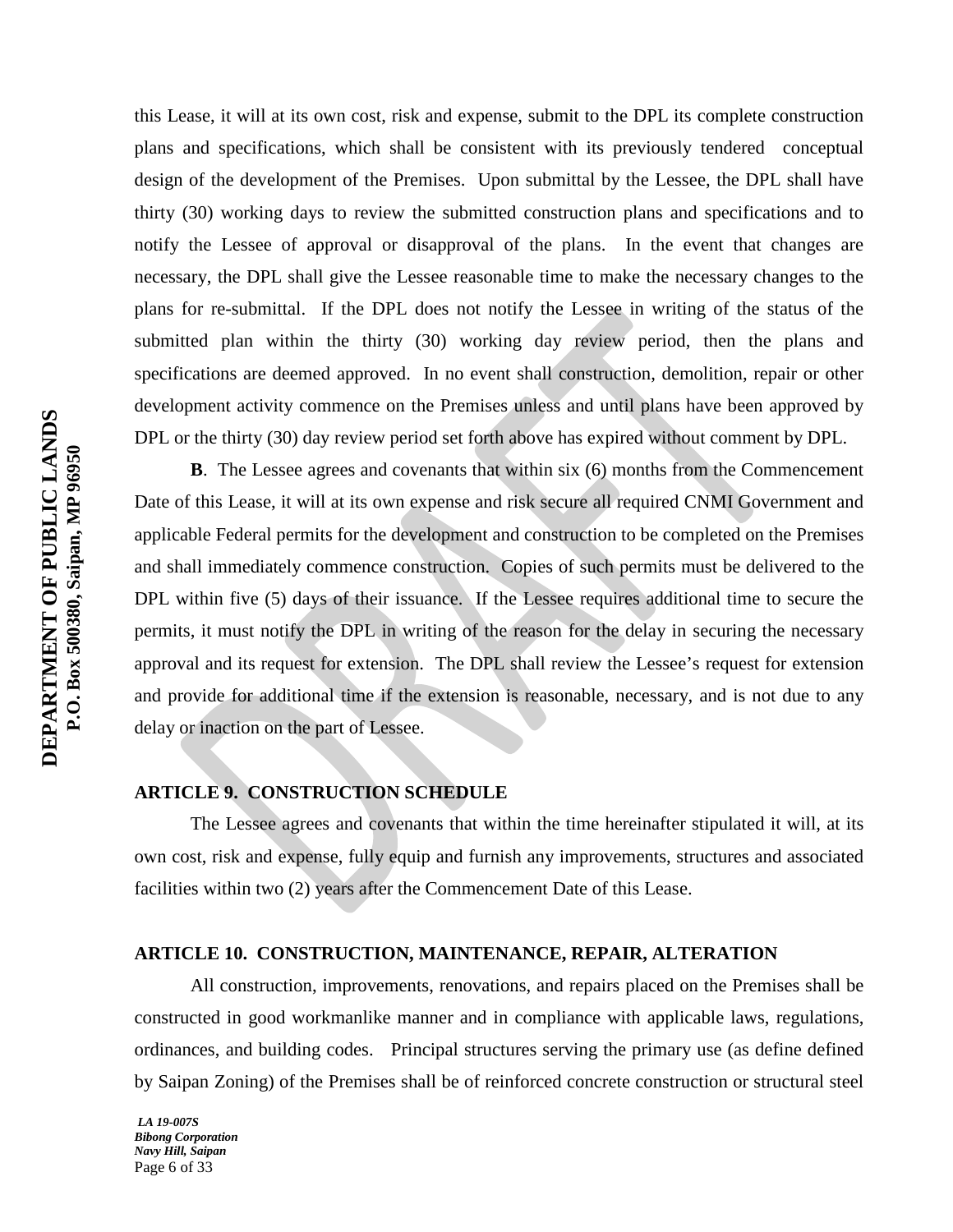for exterior and load bearing walls, roofs, and ceilings; and exterior wall materials shall be engineered and constructed to withstand the harsh local environment and be in serviceable condition of at least 50 years (i.e. no bare or exposed structural steel, framing, or tin roofs, , etc.). Accessory structures (as defined by Saipan Zoning) that serve the principal building may be framed with reinforced concrete or weather-coated structural steel finished with other materials to accentuate the theme of the primary use. All portions of buildings located upon the Premises exposed to perimeter properties or to the public view shall present a pleasant appearance, and all service areas shall be screened from public view. The Lessee shall, at all times during the Term of this Lease and at the Lessee's sole cost and expense, maintain the Premises and all improvements thereon in good order and repair and in a neat, sanitary and attractive condition.

Unless the same are to be promptly replaced with improvements having at least an equal value, no removal or demolition of improvements which has a value in excess of \$25,000.00 shall take place without the prior written consent of the DPL. No additions having a value in excess of \$100,000.00 shall be constructed on the Premises without the prior written consent of the DPL. The Lessee shall indemnify and hold harmless the DPL and the CNMI Government against liability for all claims arising from the Lessee's failure to maintain the Premises and the improvements situated thereon as hereinabove provided, and / or from the Lessee's violation of any law, ordinance, or regulation applicable thereto.

Within thirty (30) days after the Commencement Date, Lessee shall procure a performance or completion bond in favor of the DPL for the full cost of development and construction contemplated hereunder. The party's initial estimate of such cost is set forth on the Lease Data Sheet which shall serve as the basis for bonding. In the event of an upward adjustment in construction or development costs, Lessee shall immediately notify the DPL of such, and shall ensure that such bonds are commensurately increased within thirty (30) days thereafter. Failure to procure and maintain such security shall be cause for immediate termination of this Lease by DPL.

Unless specifically authorized on the Lease Data Sheet, Lessee shall not construct structures or other improvements that overlap boundaries of adjacent private lands. Any authorization permitting such must be is set forth on the Lease Data Sheet, and shall be in conformance with DPL's regulations in effect on the Commencement Date AND be consistent with the following principles: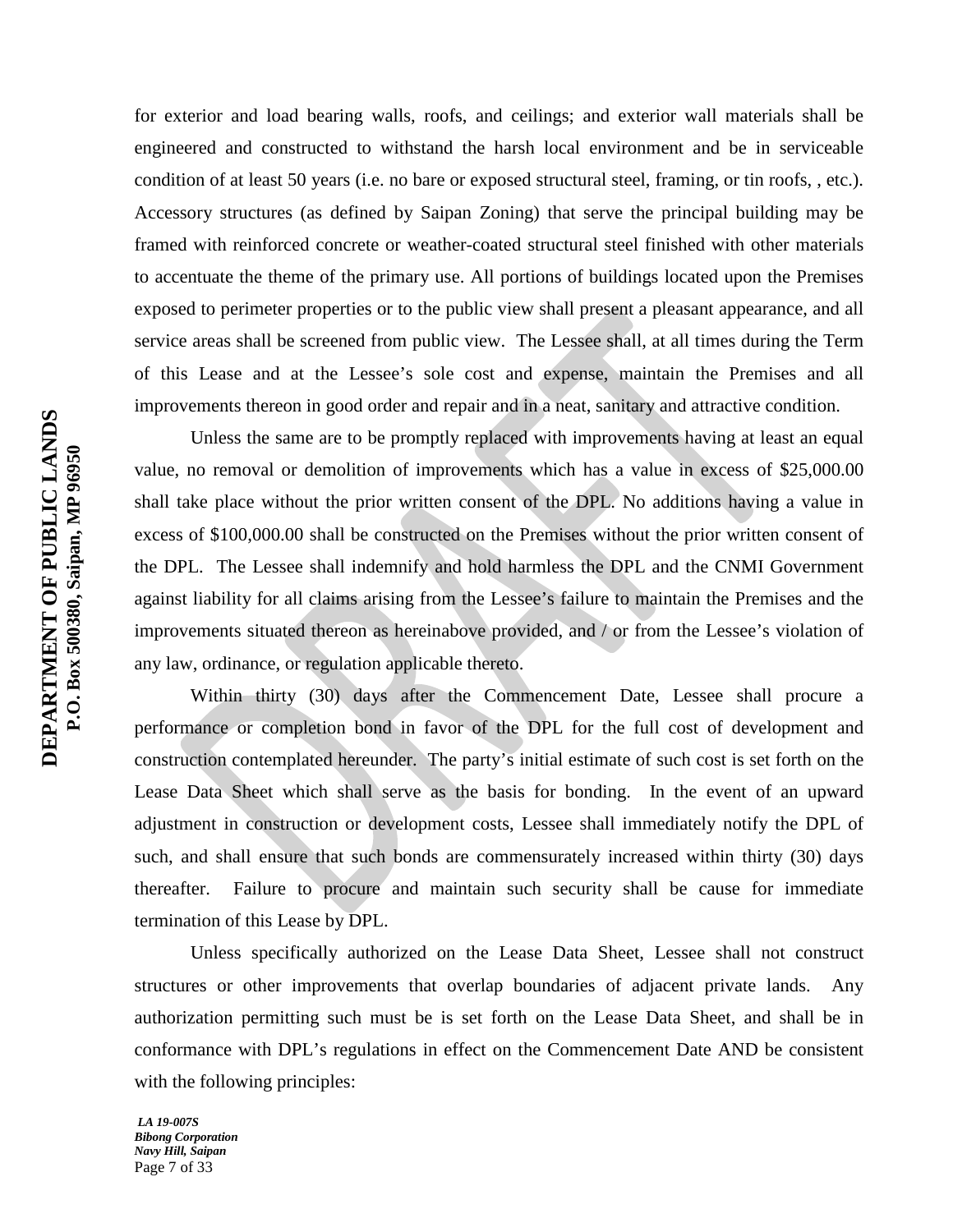(i) Development and construction of facilities and improvements that will occupy both private and public lands shall be performed in a manner to facilitate and simplify segregation of improvements on the public lands from those on adjacent private lands upon expiration or termination of the lease, unless a land trust consisting of the private lands and public lands is formed with the DPL as trustee, or fee simple title to the private lands is assigned to DPL, at Lessee's expense prior to development. For the avoidance of doubt, such permitted improvements shall be designed and constructed to be free and independent from private land improvements so that upon expiration or termination of the Lease, when the DPL takes possession of the improvements, such improvements and DPL's (or its designee's) operation thereof shall not be dependent upon adjacent private lands. This restriction shall not apply if the fee simple interest in the private lands is assigned or transferred to the DPL.

(ii) Before commencement of construction or development Lessee shall be required to place on deposit with DPL the amounts necessary to perform such segregation at the expiration or termination of the lease as estimated by an engineer selected by DPL.

(iii) Notwithstanding the foregoing, for minor developments such as parking structures attached to adjacent improvements, if such improvements will be of little value to the DPL, the Secretary may waive the obligations set forth in subsection (a) above if in addition to the Security Deposit the Applicant places on deposit concurrent with the execution of the lease the projected cost of demolition and removal of improvements, and restoration of leased premises.

**Lessee shall maintain the quality of the property in serviceable condition for the term of this lease and shall not defer any maintenance that may cause the value of the property to be less than its appraised value had it been properly maintained.**

#### **ARTICLE 11. EXCUSED DELAY OF PERFORMANCE**

Whenever under this Lease a time is stated within which or by which original construction, repairs, reconstruction or other performance by the Lessee shall be commenced or be or be completed, and a failure or delay in such performance is due, in whole or in part, to fire, explosion, earthquake, storm, flood, drought or other unusually severe weather conditions, strike, war, insurrection, riot, act of God or the public enemy (each a "Force Majeure Event") provided

*LA 19-007S Bibong Corporation Navy Hill, Saipan* Page 8 of 33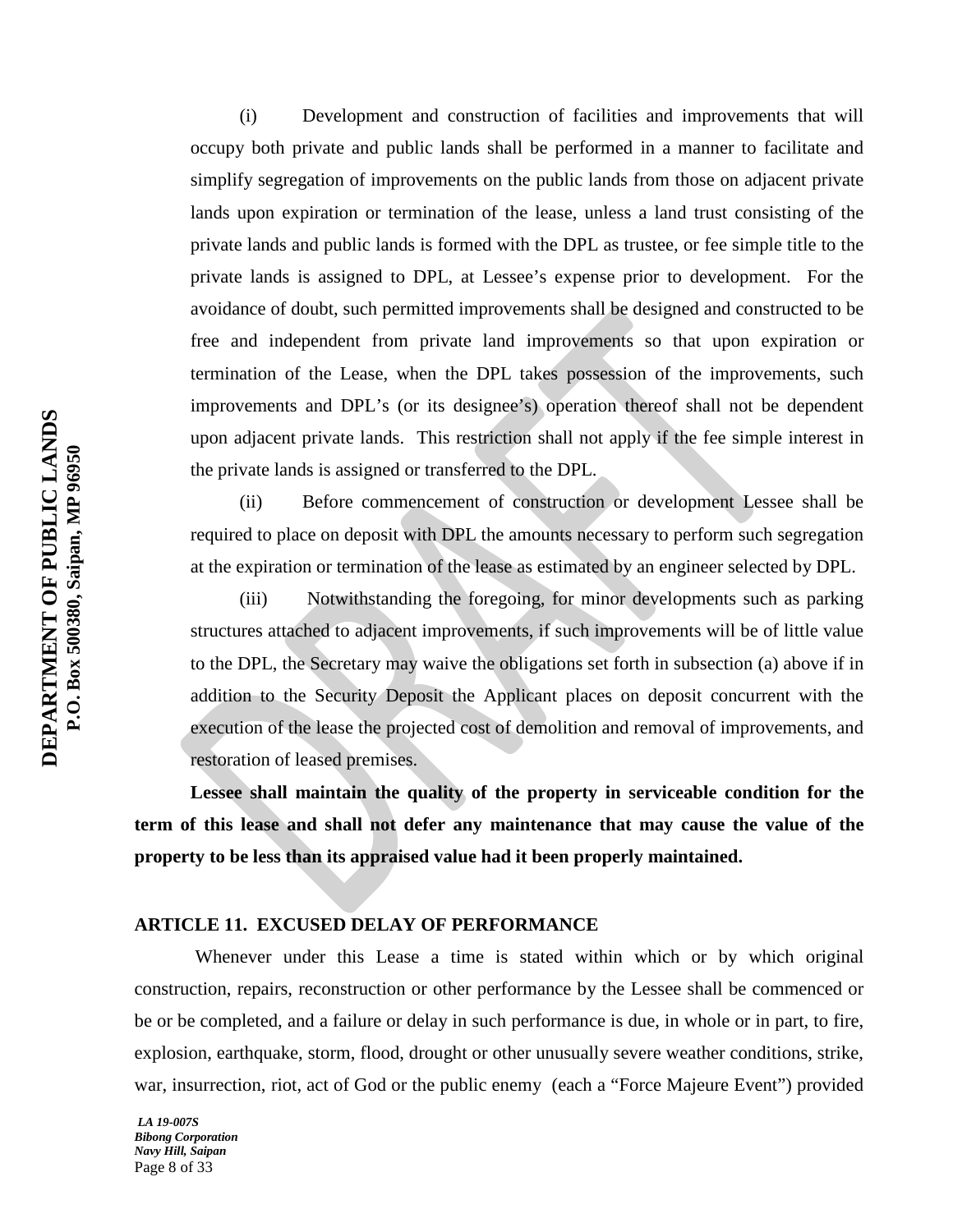that such failure or delay does not result in whole or in part from the fault or negligence of the Lessee, the period of delay so caused shall be added to the period allowed herein for the completion of such work provided, however, that the Lessee shall notify the DPL in writing within thirty (30) days after the occurrence of any of the above events. Notwithstanding the foregoing, no Force Majeure Event (or combination of them) shall excuse any failure or delay in excess of One Hundred Eighty (180) days.

# **ARTICLE 12. ANNUAL REPORTS AND AUDIT**

The Lessee shall, not later than forty-five (45) days after the end of each calendar year of this Lease, submit to the DPL financial statements certified by a CNMI licensed Certified Public Accountant, which shall include a schedule of gross receipts indicating sources and deductions in support of the gross receipts rental requirement under Article 5A. DPL shall have access to and the right to examine and audit any or all pertinent books, documents, papers and records of the Lessee and its sublessees and concessionaires relating to this Lease during the normal business hours of any working day. Lessee shall insert a similar provision in all subleases, consession and similar agreements pertaining to this right of access, examination, and audit, and shall make available to said representative(s) or agent(s) all books and records of the Lessee or its sublessees and concessionaires which may be requested or may be necessary for completion of a special audit of any or all activities or enterprises conducted on the Premises.

The Lessee shall keep and maintain its accounting and bookkeeping system in accordance with generally accepted accounting principles. The Lessee shall keep its accounting books and records at all times in the English language.

# **ARTICLE 13. PUBLIC BENEFIT OBLIGATION**

As a public benefit, Lessee shall provide the benefits described on the Lease Data Sheet. The Lessee is further obligated to provide proper lighting and security on the Premises and take all other reasonable actions and steps in order to ensure the safety, well-being and protection of its guests and invitees upon the public land that it is utilizing.

#### **ARTICLE 14. SUBLEASE, ASSIGNMENT, TRANSFER, CONCESSIONS**

**A. Consent Required.** Except with the prior consent in writing of the DPL in each

*LA 19-007S Bibong Corporation Navy Hill, Saipan* Page 9 of 33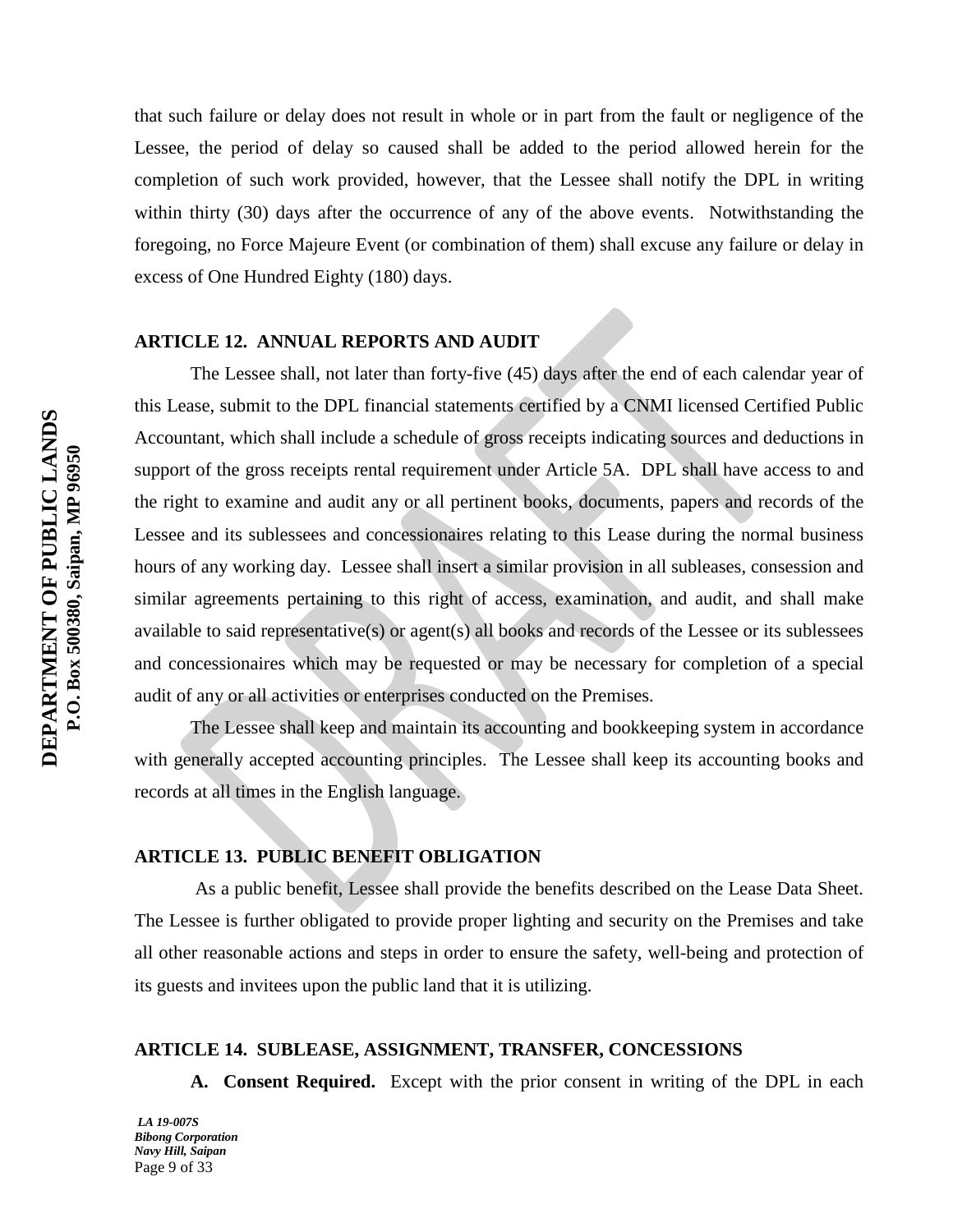instance, Lessee shall not, with respect to development on the public land leased hereby:

(1) Assign, lease, sublease, sell, convey, mortgage, encumber, transfer or dispose of all or any part of Lessee's interest in or to the Premises, or permit the Premises to be used or occupied by others; or

(2) Enter into a management contract or other arrangement by which the activities engaged in on the Premises shall be managed and operated by anyone other than Lessee; or

(3) Grant concessions, permits, or otherwise contract for or permit any business or commercial enterprise or activities to be constructed or performed on the Premises by any person other than the Lessee, unless the following conditions are met:

(i) The availability of such concession, permit or enterprise shall be advertised by in a newspaper of general circulation in the Northern Mariana Islands;

(ii) First priority in granting the concession, permit or enterprise shall be given to bona fide residents of the Northern Mariana Islands;

(iii) The granting of such concession, permit or enterprise shall be subject to the approval of DPL or its successor.

For the purposes of this condition, "concession, permit or enterprise" shall mean a privilege or right to sell products or perform services, which are peripheral to Lessee's proprietary use of the Premises.

Provided, however, Lessee may sublease this Lease to any affiliate or subsidiary of the Lessee in existence and under joint ownership or control at the time of execution of this Lease, without the consent of the DPL. Provided that such sublease shall in no way relieve Lessee of its responsibilities, obligations, or duties hereunder; and provided further that such assignment or sublease does not result in a change of control as defined in Article 14B.

The consent by the DPL to an assignment, transfer, management contract, or subletting may be granted, denied or made subject to such conditions as the DPL finds it in the best interest of its beneficiaries. Any purported assignment, lease, sublease, sale, conveyance, transfer, mortgage or encumbrance of this Lease, whether written or oral, or any other action for which DPL consent is needed as outlined above, to which the DPL has not given its prior consent is null and void and is of no force or effect and is a violation of this Lease. No sublease, assignment, transfer, or contract shall be valid without the approval of the DPL, and then only if the respective sublessee, assignee, transferee, or other contracting party agrees in writing that the

*LA 19-007S Bibong Corporation Navy Hill, Saipan* Page 10 of 33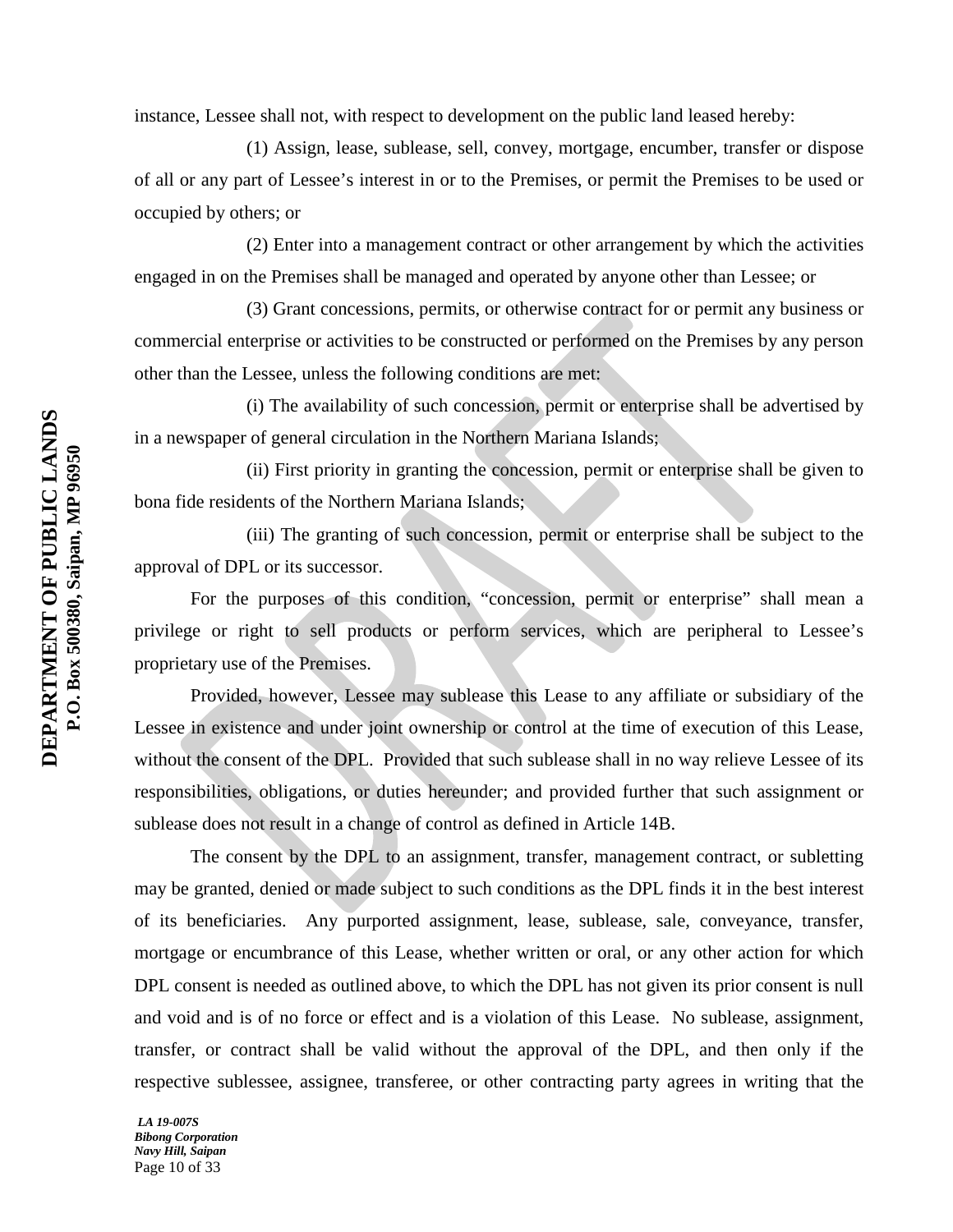provisions of this Lease bind such sublessee, assignee, transferee, or contracting party. DPL will not consider any assignment, sublease, or transfer during the initial five (5) years of the lease term nor the final five (5) years of the lease term.

Once given, the DPL's consent shall not relieve Lessee, or any subsequent sublessees, assignees or transferees, in any way from obtaining the prior consent in writing of the DPL to any further assignment, transfer, management contract, or subletting.

For purposes of this section, "Premises" includes any portion of the leased premises or any improvement on the leased premises, and "Lessee" includes Lessee's employees, successors and assigns.

**B. Change in Control of Lessee.** If the sale, assignment, transfer, use, or other disposition of any of the issued and outstanding capital stock of Lessee (or of any successor or assignee of Lessee which is a corporation), or of the interest of any general partner in a partnership owning the leasehold estate created hereby, or of the interest of any member of a joint venture, syndicate, or other group which may collectively own such leasehold estate, shall result in changing the control of Lessee or such other corporation, partnership, joint venture, syndicate, or other group, then such sale, assignment, transfer, use, or other disposition shall be deemed an assignment of this Lease and shall be subject to all the provisions of this Lease with respect to assignments.

For purposes of this Article, if Lessees are a corporation or a limited liability company, "change of control" shall mean any dissolution merger, consideration, or other reorganization of Lessee, or the sale or other transfer of a controlling percentage of the capital stock of the Lessee, or the sale of at least fifty-one percent (51%) of the value of the assets of the Lessee. The term "controlling percentage" means the ownership of, and the right to vote, stock possessing at least fifty-one percent (51%) of the combined total voting power of all classes of Lessee's capital stock issued, outstanding and entitled to vote for the election of directors.

For purposes of this Article, if Lessee is a partnership, joint venture, syndicate or other group which collectively holds this Lease, "change of control" means a withdrawal or change, voluntary or involuntary or by operation of law, of any partner, individual or entity owning more than fifty-one percent (51%) of the beneficial interest in the partnership, joint venture, syndicate or other group.

For the purposes of this Article, "control" of any corporation shall be deemed to be vested in the person or persons owning more than fifty percent (50%) of the voting power for the election of the

*LA 19-007S Bibong Corporation Navy Hill, Saipan* Page 11 of 33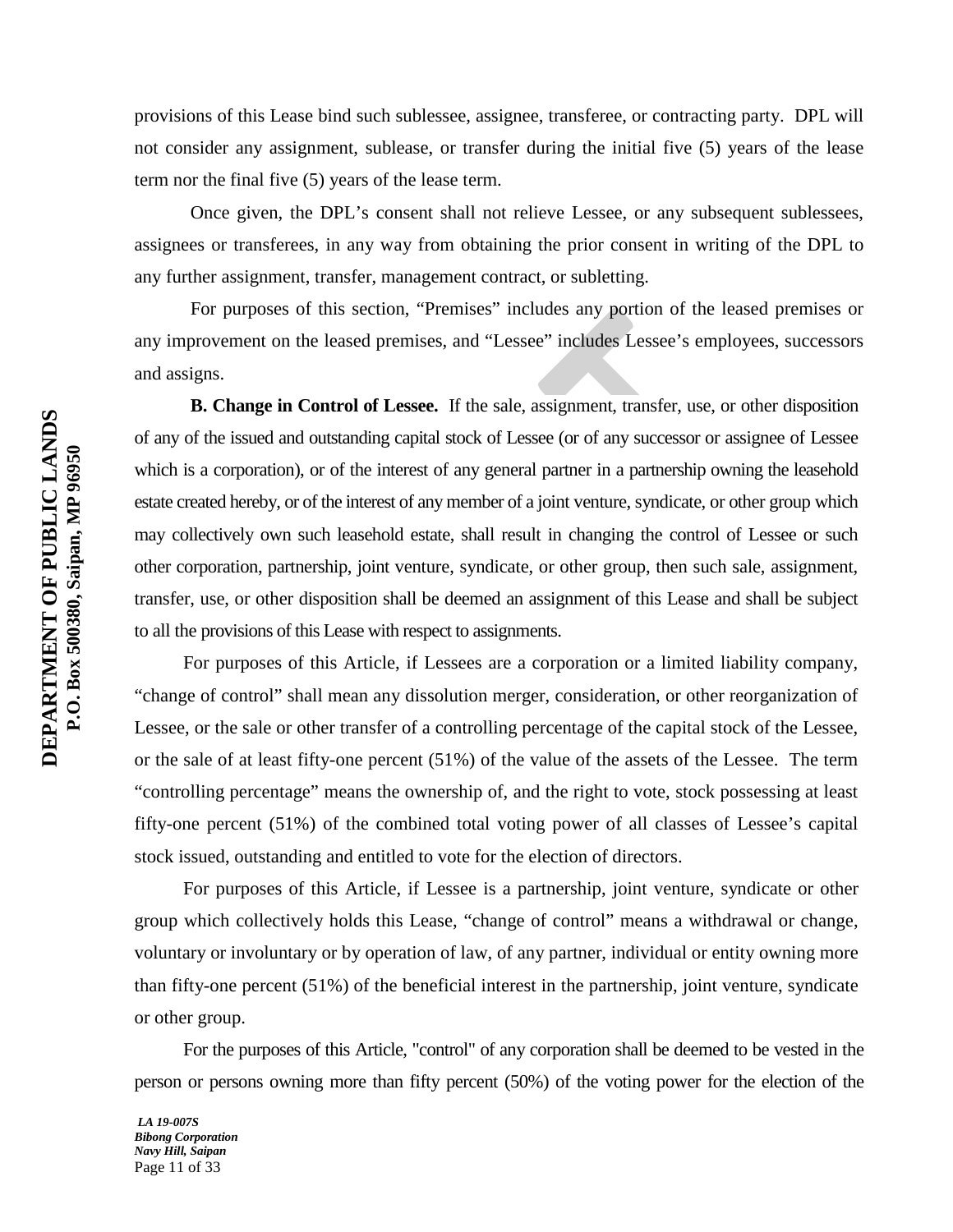Board of Directors of such corporation, and "control" of a partnership, joint venture, syndicate, or other group shall be deemed to be vested in the person or persons owning more than fifty percent (50%) of the general partner's interest in such partnership or of the total interest in such joint venture, syndicate, or other group. For purposes of determining control by a person, members of the family of any assignor or transferor shall be included. For purposes of this section, "members of the family" include a person's spouse, grandparents, parents, brothers and sisters, nephews and nieces, and children by adoption and by blood. Lessee shall furnish an annual statement to the DPL that includes the names and addresses of all stockholders in any corporation or general partners in any partnership holding this lease, showing the number of shares of stock owned by each stockholder of such corporation, or the respective interest of the partners in such partnership, as the case may be. Such statement shall be signed under oath by an officer of each corporation and by a general partner of each partnership holding this lease.

**C. Notice to DPL.** Lessee shall furnish a statement of ownership/control to the DPL prior to the Commencement Date of this Lease, and on the same date annually thereafter. If Lessee is a corporation, such statement shall include the names and addresses of all principal stockholders and officers in any corporation acting as Lessee, which stockholder(s) own more than ten percent (10%) of the total combined voting power of all classes of Lessee's capital stock issued, outstanding and entitled to vote for the election of directors. If the Lessee is a partnership, joint venture, syndicate or other group, such statement shall include the name, address and respective interest of each person or entity with an interest in the partnership, joint venture, syndicate or other group.

D. Assignee's Duties. No assignment, sublease or transfer made with DPL's consent shall be effective until there shall have been delivered to DPL an executed counterpart of such assignment, sublease or transfer containing an agreement, in recordable form, executed by the assignor, sublessor or transferor and the proposed assignee, sublessee or transferee in which the latter assumes due performance of the obligations on the former's part to be performed under this Lease to the end of the leasehold term.

**E. Assignment or Change In Control Fee.** If the DPL consents to an assignment of this Lease or to a change in control of Lessee, as described in Section B of this Article, it shall assess a fee of twenty-five percent (25%) of the gain or profit attributable to the leased land. For purposes of this section the terms "gain" and "profit" are defined as the proceeds from any change

*LA 19-007S Bibong Corporation Navy Hill, Saipan* Page 12 of 33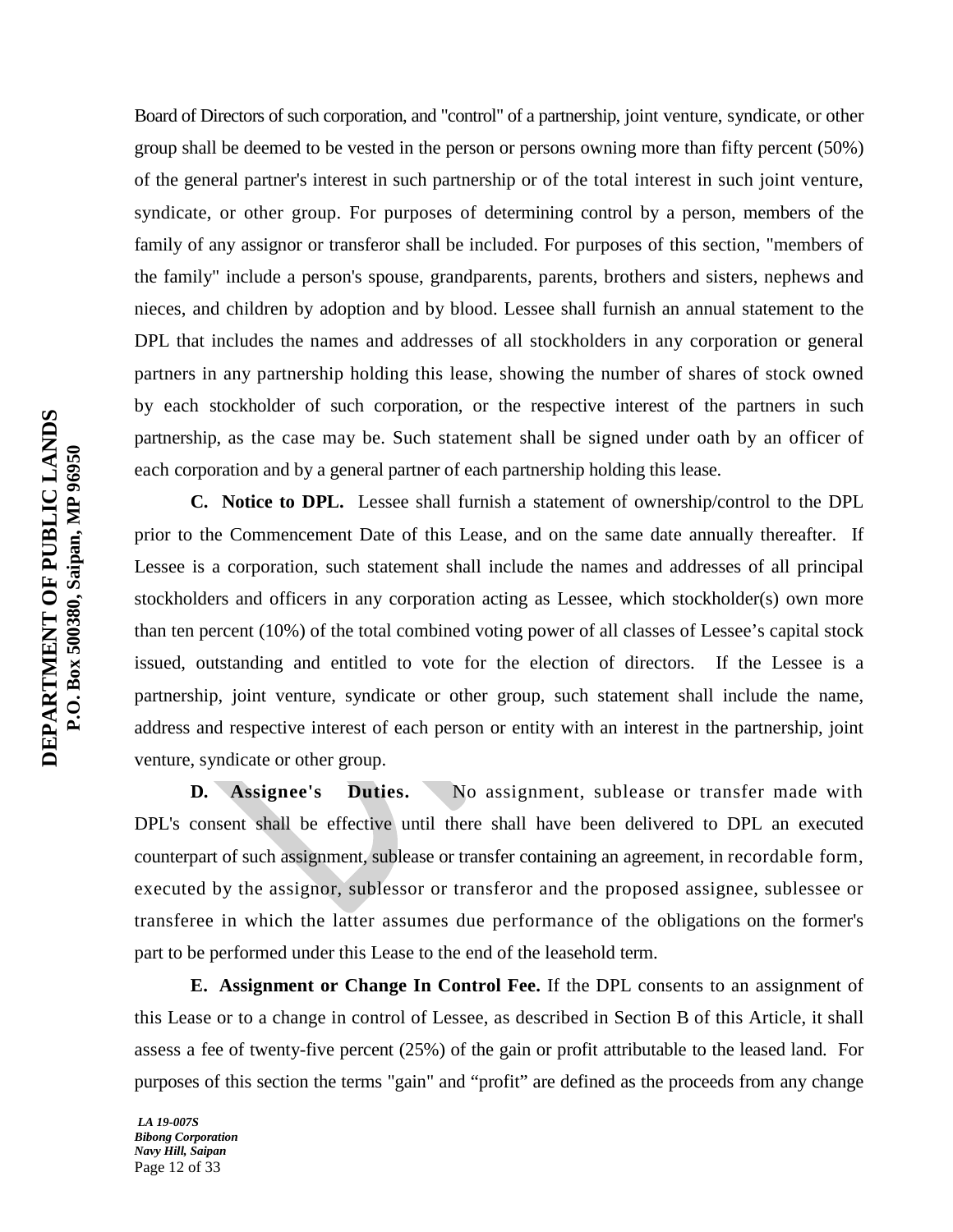in control or assignment less the book value of improvements and fixtures installed by Lessee. Lessee shall pay the fee to DPL at closing of the assignment or the change in control of the Lessee.

 **G. Transfer Fee.** In addition to any other fees due as a result of an assignment or transfer, if the DPL consents to an assignment, or other transfer of the leased Premises, as particularly described in Article 1 of this Lease, it shall assess a fee of 25% of the remaining rent due under this Lease for the remainder of the Term of the Lease. The transfer fee shall be assessed and Lessee shall pay the fee to DPL at closing of the transfer.

# **ARTICLE 15. STATUS OF SUBLEASES**

Termination of this Lease, in whole or in part, by cancellation or otherwise, shall operate either as an assignment to the DPL of any and all such subleases, concessions, and subtenancies or shall terminate all such subleases, concession agreements or sub-tenancies at DPL's discretion.

# **ARTICLE 16. AGREEMENTS FOR UTILITY LINES**

The Lessee shall have the right to enter into agreements with public utility companies or with the Government of the Commonwealth of the Northern Mariana Islands and/or any of its agencies to provide utility services, including water, electricity, telephone, television, and sewer lines necessary to the full enjoyment of the Premises and the development thereof in accordance with the provisions of this Lease. Subject to prior consultation with Lessee, the DPL reserves the authority to grant utility rights-of-way across the Premises. The Lessee shall furnish to the DPL executed copies thereof together with a plat or diagram showing the true location of the utility lines to be constructed in accordance therewith. Nothing herein contained shall be deemed to imply an obligation on the part of DPL to furnish Lessee with any water services or other utilities whatsoever and DPL does not guarantee the availability of same. It is expressly understood that the Lessee shall obtain such services at its sole cost and expense.

#### **ARTICLE 17. RIGHT OF MORTGAGE**

The Lessee, its successors and assigns may, subject to the express prior written approval of the DPL, mortgage this Lease and the Lessee's interest hereunder, provided that

*LA 19-007S Bibong Corporation Navy Hill, Saipan* Page 13 of 33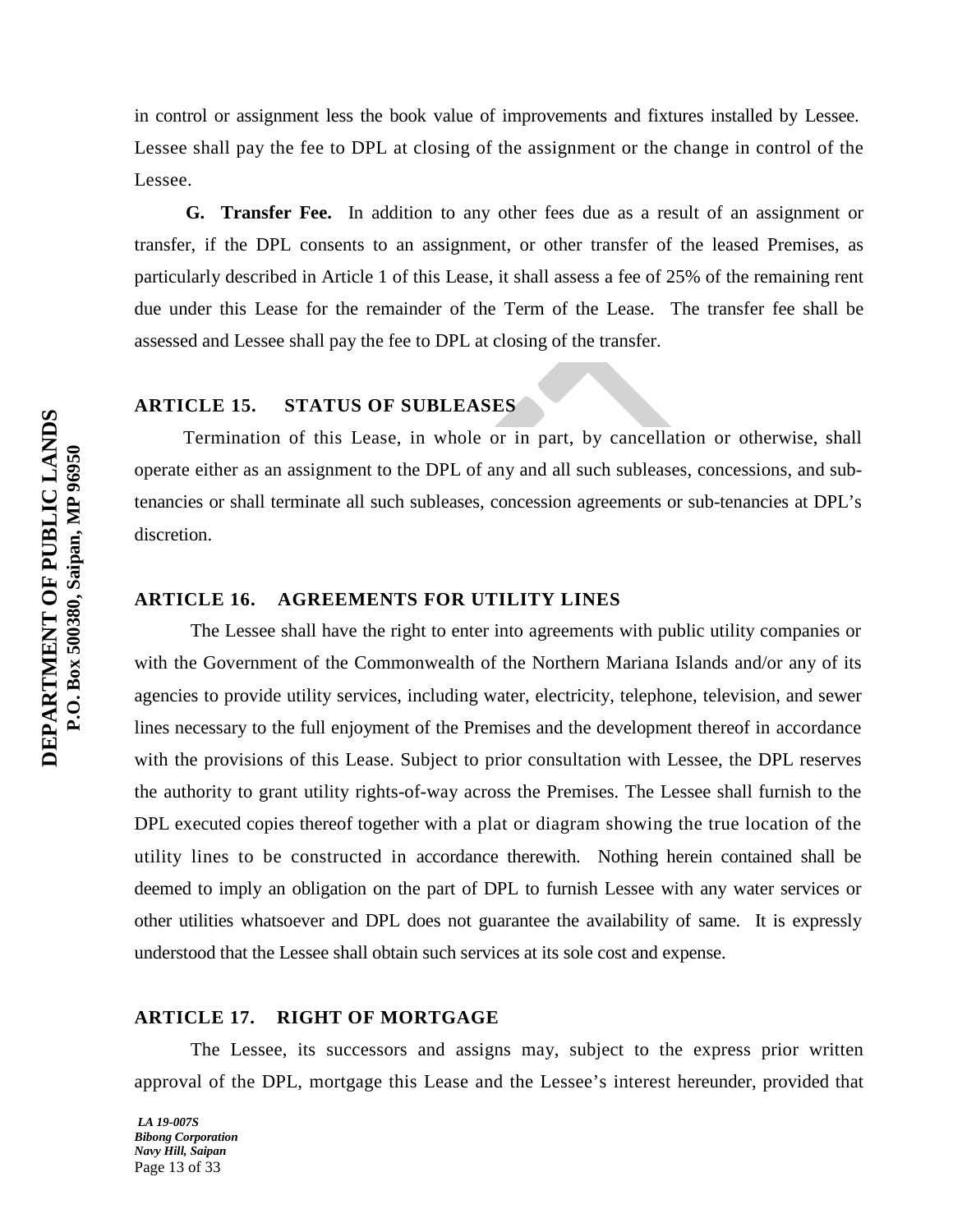no holder of any mortgage of this Lease or the Lessee's interest hereunder, or any one claiming by, through or under any such mortgage shall, by virtue thereof, except as provided herein, acquire any greater rights hereunder than the Lessee, and no mortgage of this Lease or the Lessee's interest hereunder, in whole or in part, by the Lessee or the Lessee's successors or assigns shall be valid, unless: (i) at the time of the making of such mortgage, there shall be no default under any of the agreements, terms, covenants and conditions to be performed by the Lessee under this lease; (ii) such mortgage shall be subject to all the agreements, terms, covenants and conditions of this Lease, (iii) any such mortgage shall reserve to the DPL prior right, in the event of Lessee's default under the same and after notice of the same character and duration as required to be given to Lessee, to correct the default or to purchase the same and terminate this Lease; and (iv) such mortgage shall contain the following provisions:

> This instrument is executed upon condition that (unless this condition be released or waived by the DPL or its successors in interest by an instrument in writing), no purchaser or transferee of said Lease at any foreclosure sale hereunder, or other transfer authorized by law by reason of a default hereunder where no foreclosure sale is required, shall, as a result of such sale or transfer, acquire any right, title or interest in or to said Lease or the leasehold estate hereby mortgaged unless (i) the DPL shall receive written notice of such sale or transfer of said Lease within fifteen (15) days after the effective date of such sale or transfer and (ii) a duplicate original copy of the instrument or instruments used to effect such sale or transfer shall be delivered to the DPL within thirty (30) days after the execution and delivery thereof.

Any mortgage entered into shall be in strict compliance with all applicable laws and regulations, including mortgage security instrument laws, or applicable constitutional provisions, in order to be valid and enforceable. The loan secured by this leasehold mortgage shall not exceed the appraisal value of the Premises. All funds received pursuant to any mortgage of the leasehold property shall be expended only for leasehold improvements within the Northern Mariana Islands.

*LA 19-007S Bibong Corporation Navy Hill, Saipan* Page 14 of 33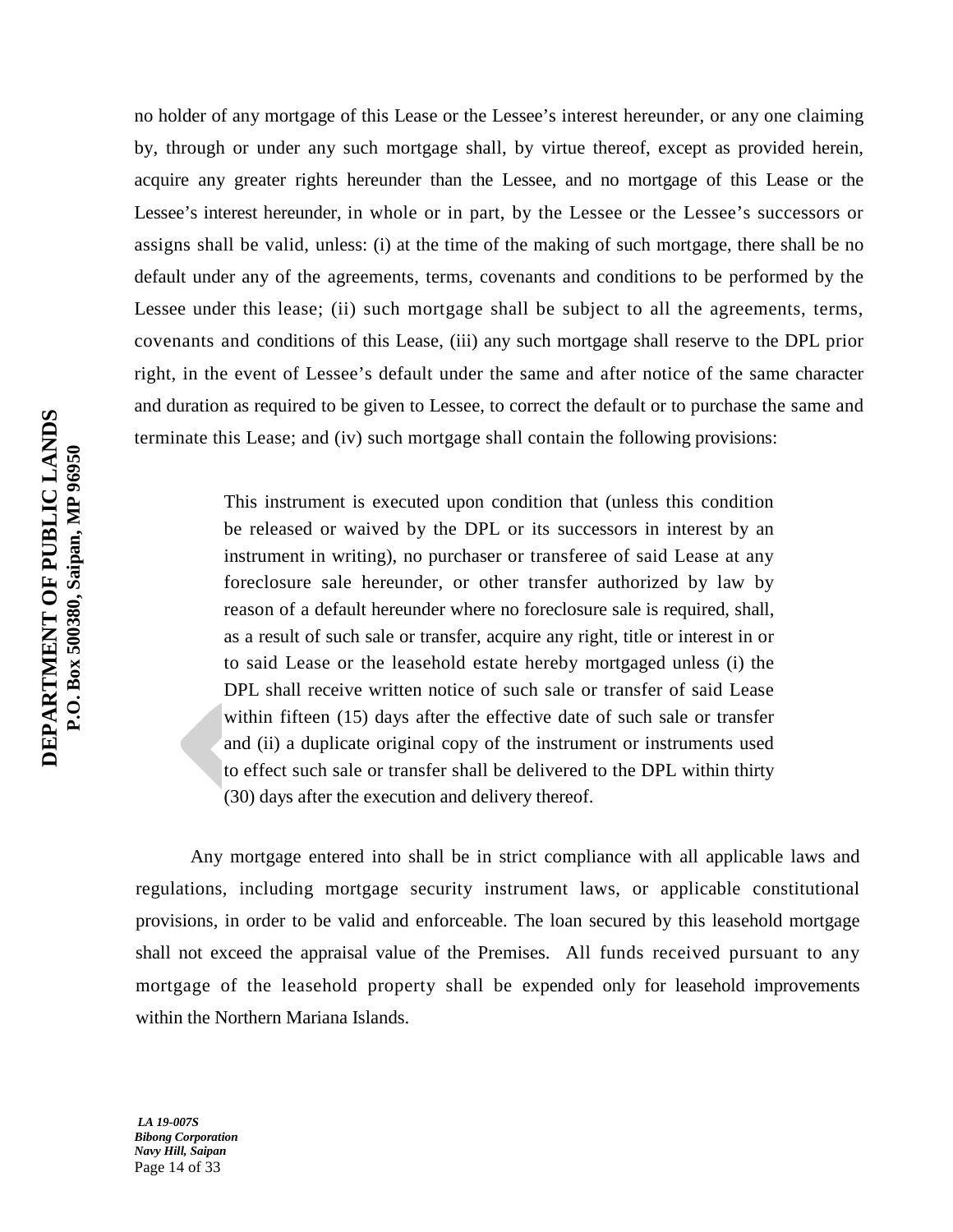#### **ARTICLE 18. RIGHTS OF LEASEHOLD MORTGAGEES**

If the Lessee or the Lessee's successors or assigns shall mortgage this Lease or its interest in the Premises in accordance with the provisions of this Lease, then so long as any such leasehold mortgage as hereinafter defined shall remain unsatisfied of record, the following provisions shall apply:

**A. Notice to Mortgagee.** The DPL shall serve upon the Lessee any notice of default pursuant to the provisions of Article 27 or any other notice under the provisions of or with respect to this Lease. The Lessee shall thereafter serve a copy of such notice upon the holder of the then existing mortgage of this Lease of the Premises. Service of such notice of default upon the Lessee shall be deemed as service on the mortgagee who shall thereafter have the same period as the Lessee for remedying the default or causing the same to be remedied, as is given the Lessee after service of such notice upon it.

**B. Remedy.** Such leasehold mortgagee of this Lease or the Premises, in case the Lessee shall be in default hereunder, shall, within the period and otherwise as herein provided have the right to remedy such default, or cause the same to be remedied, and the DPL shall accept such performance by or at the instigation of such leasehold mortgagee as if the same had been performed by the Lessee.

**C. Diligent Prosecution.** No default on the part of Lessee in the performance of work required to be performed, or acts to be done, or conditions to be remedied, shall be deemed to exist, if steps shall, in good faith, have been commenced promptly to rectify the same and shall be prosecuted to completion with diligence and continuity in accordance with Article 27 hereof, on "Default", unless otherwise specified in this Lease.

**D. Termination.** Notwithstanding while the leasehold mortgage remains unsatisfied of record, if any event or events shall occur which shall entitle the DPL to terminate this Lease, and if before the expiration of thirty (30) days after the date of service of notice of termination by the DPL all rent and other payments herein provided for then in default is fully paid, and the Lessee shall have complied or shall be engaged in the work of complying with all the other requirements of this Lease, if any, then in default, then in such event the DPL shall not be entitled to terminate this Lease, and any notice of termination theretofore given shall be void and of no force or effect, provided, however, nothing herein contained shall in any way affect, diminish or impair the right of DPL to terminate this Lease or to enforce any other subsequent default in the

*LA 19-007S Bibong Corporation Navy Hill, Saipan* Page 15 of 33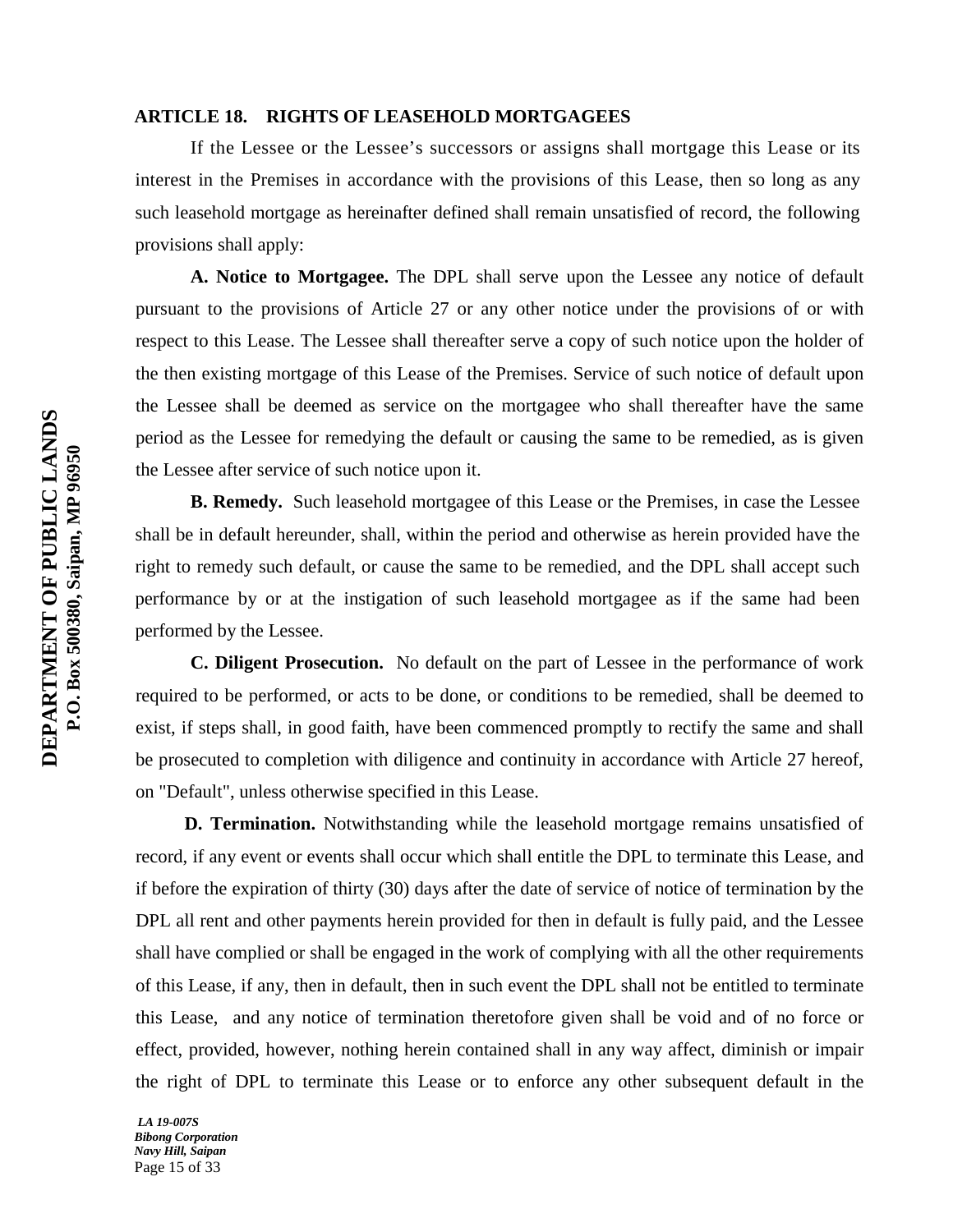performance of any of the obligations of the Lessee hereunder.

**E. Notice of Termination.** In the event of the termination of this Lease prior to the natural expiration of the term hereof, whether by summary proceedings to dispossess, service of notice to terminate or otherwise, due to default of the Lessee as provided in Article 27 hereof, or any other default of the Lessee, the DPL shall serve upon the holder of the then existing mortgage on this Lease or the Premises written notice of such termination. Nothing herein contained shall release the Lessee from any of its obligations under this Lease, which may not have been discharged or fully performed by any mortgagee of this Lease or the Premises, or its designee.

**F. First Mortgage Only.** Whenever reference is made herein to the holder of the mortgage on this Lease or the Premises, the same shall be deemed to refer only to the holder of the first record mortgage on this Lease or the Premises, if any, as shown by the records of the Commonwealth Recorder's office. Notice of such mortgage shall be sent to the DPL by certified or registered mail, and include a copy of the recorded mortgage certified by the Commonwealth Recorder's office as to the date and time of recordation. Any notice or other communication to any such mortgagee by the DPL shall be in writing and shall be served either personally or by certified or registered airmail address to such holder or mortgagee at his/her address appearing on such records or at such other address as may have been designated by notice in writing from such holder or mortgagee to the party serving such notice of communications. Nothing contained in this Article shall be construed so as to require the DPL to serve notices upon or recognize any leasehold mortgagees other than the holder or such first mortgage on this Lease or the Premises, as aforesaid.

## **ARTICLE 19. STORM, FIRE AND DAMAGE INSURANCE**

The Lessee shall procure upon the Commencement Date and shall continue to maintain in force during the entire Term of this Lease or any extension thereof, storm (typhoon) fire and damage insurance for the Premises with a company or companies authorized to do business in the Northern Mariana Islands, with extended coverage endorsements jointly in the names of the Lessee and the DPL, covering the full insurable value of all improvements on the Premises, subject to appropriate co-insurance provisions (no greater than 10%). The policy shall contain a clause requiring that the DPL be given thirty (30) days notice prior to any

*LA 19-007S Bibong Corporation Navy Hill, Saipan* Page 16 of 33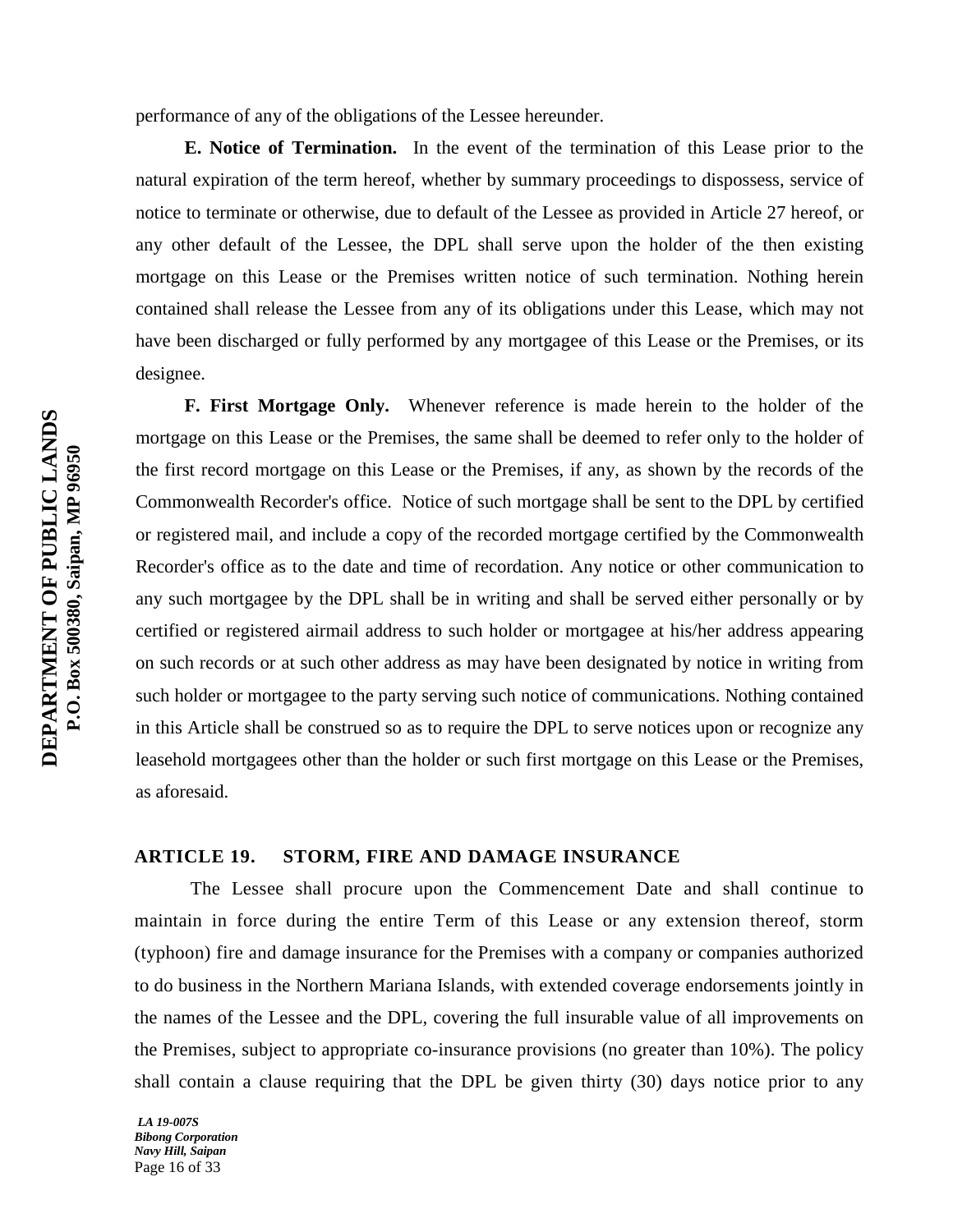cancellation or termination of the policy. A copy of such policy or policies or an acceptable certificate shall be deposited with the DPL within thirty (30) days of the same obtained by the Lessee. The Lessee shall pay all premiums and other charges payable in connection with insurance carried by the Lessee. In the event of damage to any permanent improvement on the premises, the Lessee shall reconstruct such improvement in compliance with applicable laws, ordinances, and regulations and in accordance with the applicable provisions of this Lease. Such reconstruction shall commence within six (6) months after the damage occurs and shall be pursued diligently and completed within one (1) year of the occurrence. In the event of damage to the extent of seventy-five percent (75%) or more of the total value of all permanent improvements on the Premises during the last five (5) years of the term of this Lease, the Lessee for ninety (90) days shall have the option to agree to reconstruct the damaged improvements. Should the Lessee fail to notify the DPL in writing of the exercise of its option to reconstruct within ninety (90) days of the occurrence of damage, the Premises shall be cleared at the Lessee's expense and upon completion of such clearing this Lease shall terminate. In the event Lessee shall elect not to rebuild damaged improvements during the last five-year term of the Lease, all insurance proceeds accruing as a result of the fire or damage, shall be for the sole benefit of and made payable to the DPL, or its lawful successors and assigns. Any damages incurred or suffered by any sublessee, assignee, mortgagee, or otherwise as a result of such termination shall be borne solely by the Lessee.

#### **ARTICLE 20. LIABILITY INSURANCE**

The Lessee shall, from the Commencement Date of this Lease, procure and maintain in force during the entire term of this Lease or any extension thereof, at its sole expense, commercial general liability insurance (all risk) for the Premises and operations conducted thereon, with the DPL and the CNMI Government as named co-insured, in a company or companies authorized to do business in the Northern Mariana Islands, with a minimum coverage of \$1,000,000 in the aggregate or such higher amounts as the DPL may reasonably require. Copies of such policies shall be delivered to the DPL within thirty (30) days of their issuance, and shall contain a clause requiring at least thirty (30) days' written notice shall be given to the DPL prior to cancellation or refusal to renew any such policies. Lessee agrees that if such insurance policies are not kept in force during the entire term of this Lease, the

*LA 19-007S Bibong Corporation Navy Hill, Saipan* Page 17 of 33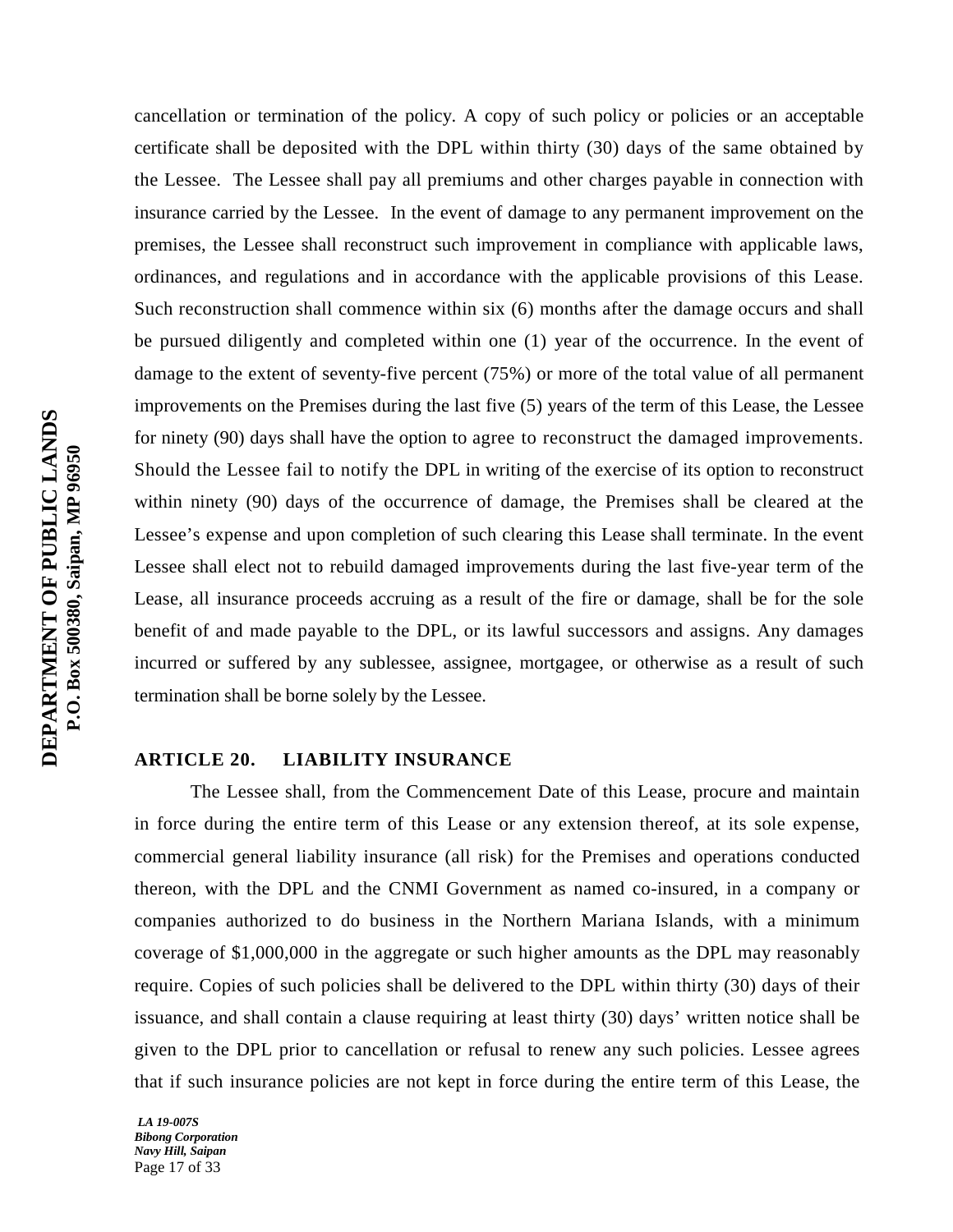DPL may procure the necessary insurance, pay the premium therefore, and such premium shall be repaid to the DPL immediately upon the DPL's demand.

All insurance obtained by the Lessee in compliance with this Lease shall be obtained from reputable companies acceptable to the DPL.

#### **ARTICLE 21. NOTICES**

Except as otherwise specified herein, all notices required or permitted under this Lease shall be in writing and shall be delivered in person or deposited in the United States mail in an envelope addressed to the proper party, certified or registered mail, postage prepaid as follows:

DPL: Secretary Department of Public Lands P.O. Box 500380 Saipan, MP 96950

LESSEE: Bibong Corporation Mr. Bong Heung Lee, President/Treasurer PMB 37 Box 10005 Saipan, MP 96950 Telephone No.: (670) 235-3313

or at such other address as the DPL or Lessee may from time to time specify in writing. All notices shall be deemed delivered (1) on the date personal delivery is made, or (2) on the date falling three (3) days after the date of the post mark by the U.S. Post Office of any mail or notice properly addressed and containing sufficient postage.

# **ARTICLE 22: RESERVATION OF EASEMENTS/MINERAL RIGHTS**

*LA 19-007S Bibong Corporation*  This Lease shall be subject to all existing easements, roadways, and rights-of-way across or through the Premises. The DPL and the CNMI Government retain the right at all times to cause the construction, maintenance, operation or repair of public utilities or parts thereof on the premises, including, but not necessarily limited to, electric power transmission, telegraph, telephone and pipelines, and for roads and other community projects. Lessee shall be entitled to no compensation from the DPL or the CNMI government for such uses of the Premises. The DPL hereby reserves all rights to minerals and resources on the Premises, including the right of access to and use of such parts of the surface of the Premises as may be necessary for the mining

*Navy Hill, Saipan* Page 18 of 33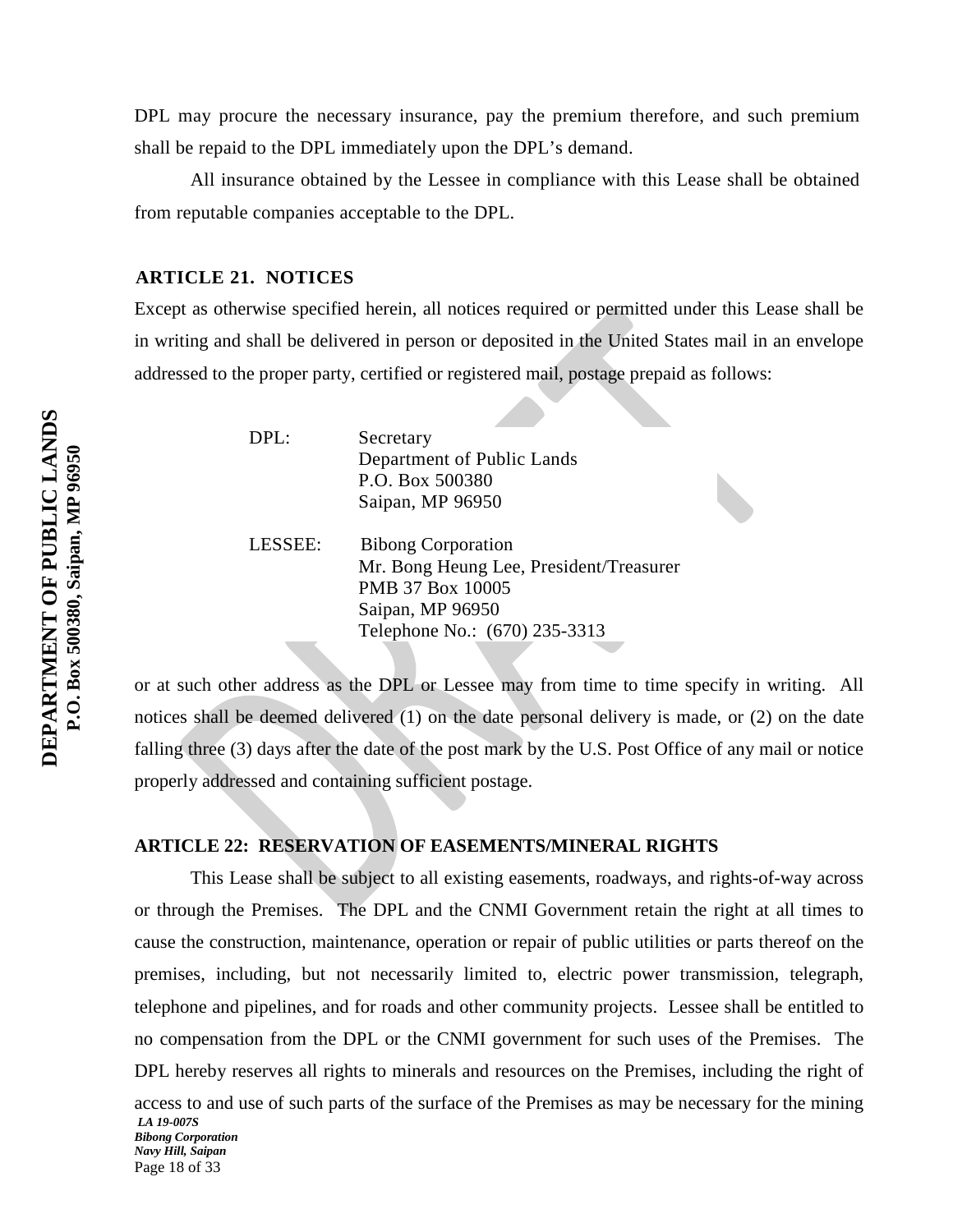and saving of said minerals. The right of ingress to and egress from the Premises upon which public utilities and other improvements have been constructed, and for the purposes of inspection by the DPL, as well as for the performance of official duties in the maintenance, operation and repair of such utilities and other improvements is hereby reserved.

## **ARTICLE 23. RIGHT OF INSPECTION; INGRESS/EGRESS**

A. The DPL, its agents, and representatives shall have, upon reasonable notice, the right to enter the Premises at any time for inspection purposes in order to determine whether the provisions of the Lease are being complied with by the Lessee, to serve notices required under this Lease, or for any other purpose deemed appropriate by the DPL. In addition, DPL shall have the right to inspect and examine all the books, records, documents, and accounts of the Lessee or its sublessees, from time to time upon request.

B. The DPL reserves to the CNMI Government the right to order cessation of all operations on the Premises until further notice should the CNMI Government, any agency thereof, or the DPL determine the Lessee is not exercising a high degree of care in protecting the safety of persons and property in the conduct of its activities on the Premises.

Regardless of the above provisions, it always remains the sole responsibility and duty of the Lessee to ensure that the operation is operated in a safe and healthful manner.

## **ARTICLE 24. CONDEMNATION**

The DPL and Lessee covenant and agree that in the event the whole property hereby leased shall be taken in condemnation proceedings or by any right of eminent domain, or otherwise, for public purposes, then and on the happening of any such event, the DPL or Lessee, may terminate this Lease and the Term hereby granted and all the rights of the Lessee hereunder, and the rent shall be paid up to the date of such condemnation or termination and any unearned rent paid in advance by the Lessee shall be refunded pro rata. In the event any portion of the property hereby leased is condemned or taken by right of eminent domain or otherwise for public purposes, thereby rendering the leased property unsuitable for the purpose of Lessee as stated in Article 2 above, then and on the happening of such event Lessee may terminate this Lease and the Term hereby granted, and all the rights of the Lessee hereunder and the rent shall be paid up to the date of such termination or condemnation and any unearned rent paid in

*LA 19-007S Bibong Corporation Navy Hill, Saipan* Page 19 of 33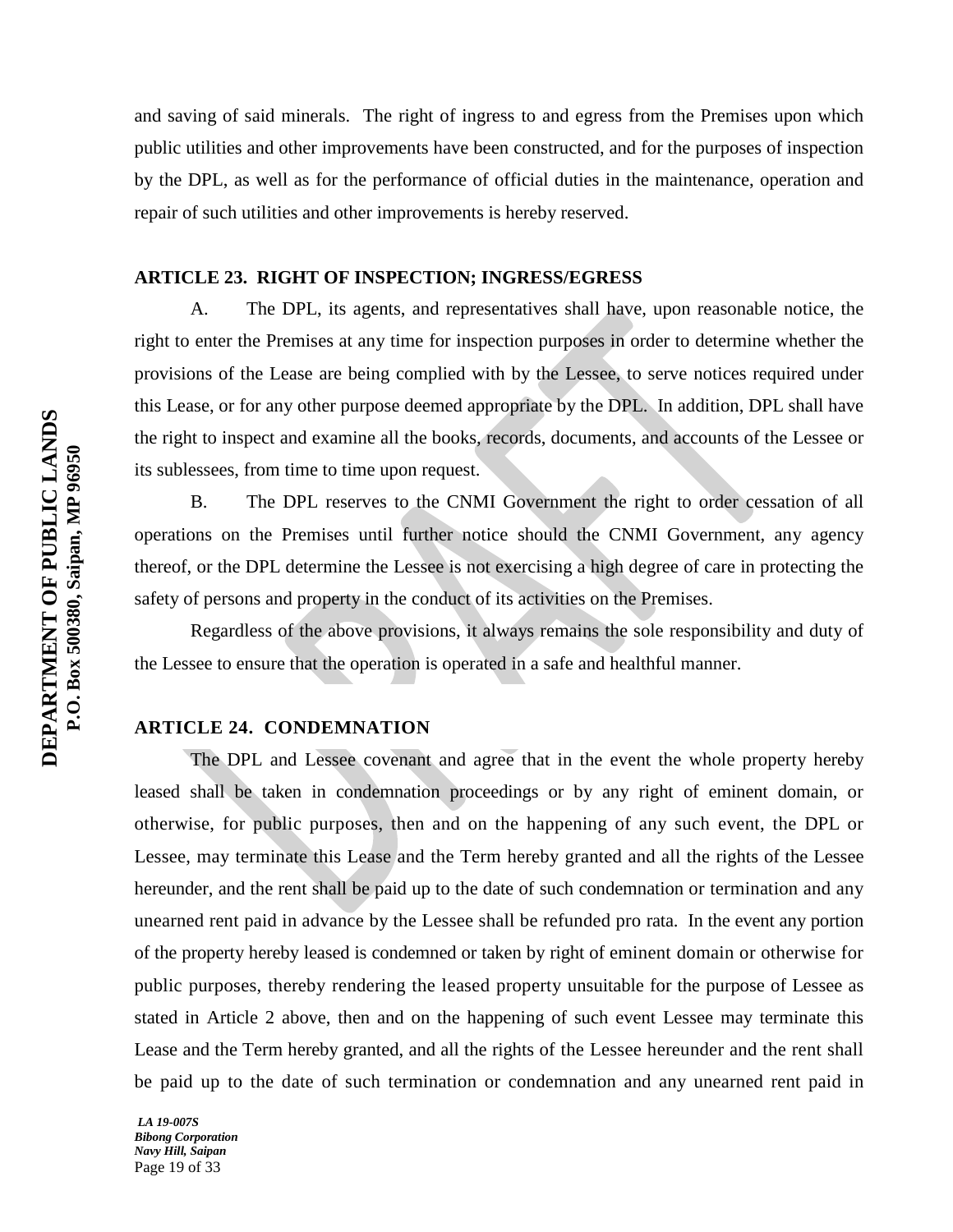advance by the Lessee shall be refunded pro rata. If Lessee does not terminate this Lease upon such event, then the rent shall be reduced in proportion to the land taken as such bears to the total area of land leased. The DPL and the Lessee may each independently file separate claims in such proceedings for the purpose of having the value of their respective interests determined, and the award shall be paid accordingly; but if the public or governmental authorities shall object or refuse to permit separate claims to be proved and/or distributed in such manner, the DPL will prosecute all claims for damages to the Premises on behalf of both the DPL and the Lessee (and authority to do so is hereby granted), and after deducting all reasonable expenses incurred by the DPL incident thereto, the balance of said award shall be divided between the DPL and the Lessee as established in that proceeding. In the event the DPL prosecutes the claim on behalf of both parties hereto, all such awards shall be paid to the DPL for the account of the DPL and Lessee as hereinbefore provided.

# **ARTICLE 25. COVENANT AGAINST DISCRIMINATION**

The use and enjoyment of the Premises shall not be in support of any policy which discriminates against anyone based upon race, creed, sex, color, national origin, or a physical handicap, or as provided by Commonwealth or Federal laws.

# **ARTICLE 26. ABANDONMENT / UNDERUTILIZATION OF PREMISES**

Should the Lessee fail to use the Premises for the purpose set forth in this Lease for a consecutive period of ninety (90) days without securing the written consent of the DPL, the Lessee shall be deemed to have abandoned the Premises, so that in such event this Lease may, at the option of the DPL, be terminated pursuant to the provisions of Article 27 hereof without further notice to the Lessee.

In the event of a use other than the permitted use set forth on the Lease Data Sheet, or utilization of the Premises that fails to comport with the conceptual design upon which this Lease was based, DPL may recapture all or portions of properties under lease when such lands may have a higher and better use than as actually being used or developed by Lessee. In such case Lessor shall give notice to Lessee and an opportunity to cure or within sixty (60) days reach agreement with the DPL on a proposed course of action to cure or such non-conforming or underutilized portions of the premises shall revert to the DPL.

*LA 19-007S Bibong Corporation Navy Hill, Saipan* Page 20 of 33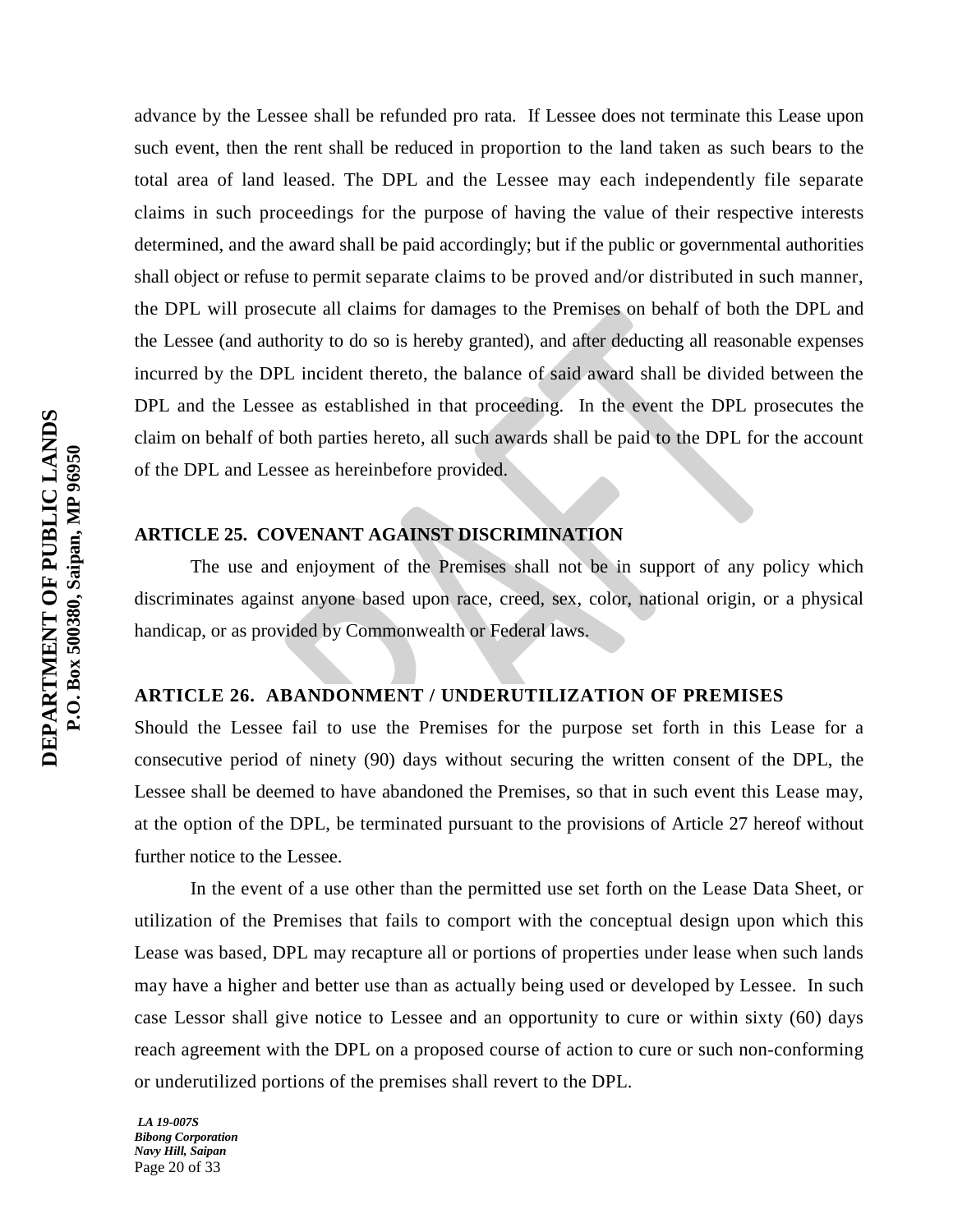### **ARTICLE 27. DEFAULT**

Time is of the essence and Lessee shall automatically be in default of this Lease if:

**A. Failure to pay.** Lessee shall fail to pay any installment or rent hereby reserved or shall fail to pay any taxes or other charges required to be paid by Lessee within thirty (30) days after the due date under the terms of this Lease.

**B. Other Breach of Lease.** Lessee shall breach any term, provision or covenant of this lease, other than the payment of rent, taxes, or other charges, and fails to cure such breach within thirty (30) days from and after written notice from the DPL.

 **C. Insolvency or Bankruptcy.** Lessee, its successors and assigns, becomes insolvent or file for relief under the United States Bankruptcy Code.

**D. Abandonment.** Lessee abandon the Premises as provided in Article 26.

Upon the occurrence of Lessee's default of this Lease as described above, all Lessee's rights under this Lease are terminated, including, but not necessarily limited to Lessee's right to use the Premises. Any notices, as may be required by law or this Lease, shall be delivered as provided by Article 21 of this lease.

## **ARTICLE 28. REMEDIES**

Upon termination of Lessee's rights under this Lease pursuant to Article 27, the DPL may terminate this Lease and may, upon fifteen (15) days written notice, enter in, into and upon the leased premises and take possession of all buildings, fixtures and improvements, and evict Lessee without liability of trespass. The remedies herein shall not prejudice the DPL's other rights and remedies at law or equity.

#### **ARTICLE 29. ACCORD AND SATISFACTION**

No payment by Lessee or receipt by the DPL of a lesser amount than the annual rent herein stipulated shall be deemed to be other than on account of rents due, nor shall any endorsement or statement on any check or any letter accompanying any check or payment of rent be deemed an accord and satisfaction, and the DPL may accept such check or payment without prejudice to the DPL's right to recover the balance of such rent or pursue any other remedy provided in this lease. In the event that the rent or any other monies which are due

*LA 19-007S Bibong Corporation Navy Hill, Saipan* Page 21 of 33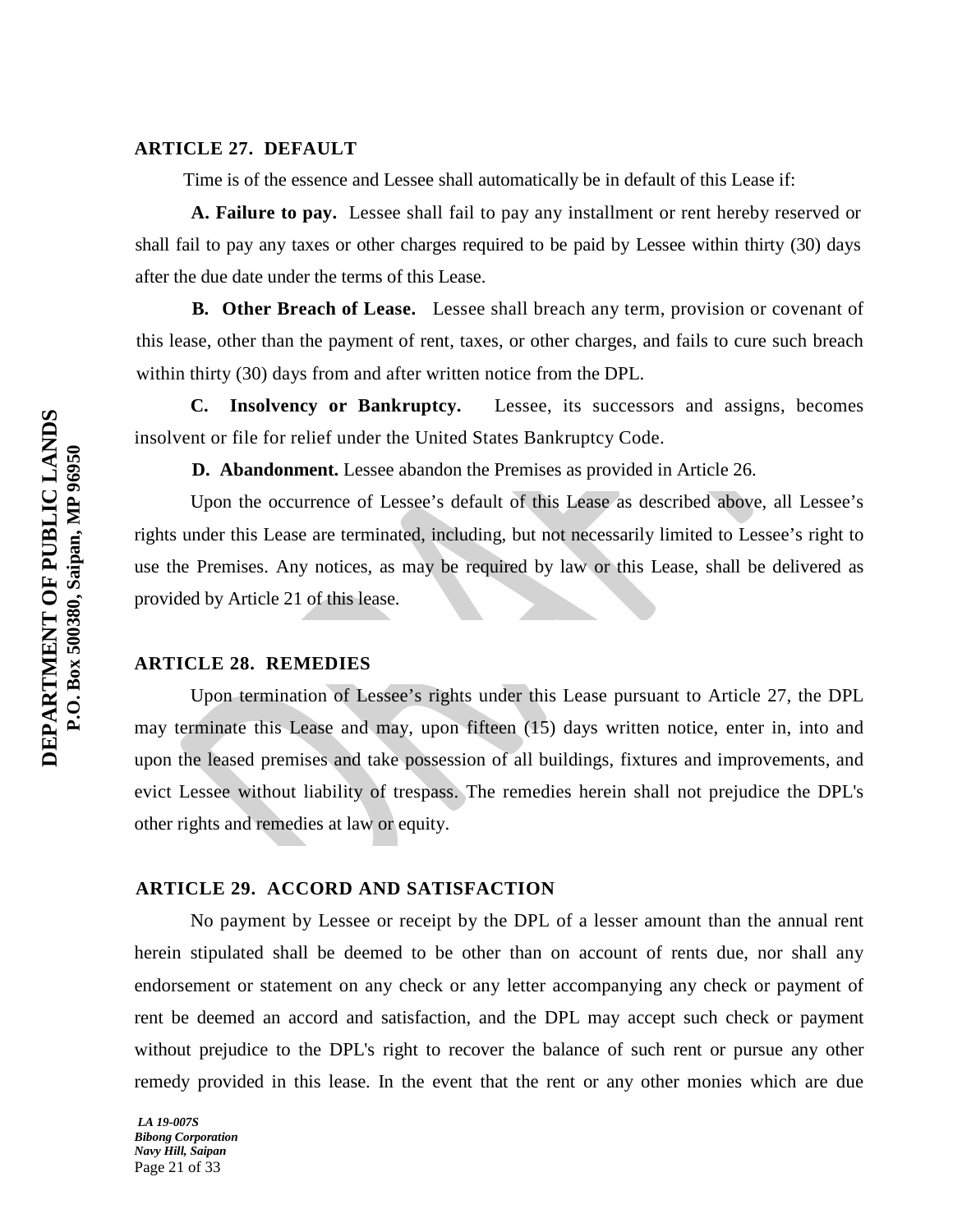hereunder by Lessee is delinquent, the DPL may, upon the receipt of any payments, apply them to any account or period it shall determine in its discretion.

#### **ARTICLE 30. WAIVER OF BREACH**

Waiver by the DPL of any breach of any term, covenant or condition herein contained shall not be deemed to be a waiver of any subsequent breach of the same or any other term, covenant or condition herein contained. The acceptance of rent by the DPL shall not be deemed to be a waiver of any of the terms or conditions including the remedies of DPL hereof. No covenant herein shall be deemed waived by the DPL unless such waiver is in writing by the DPL.

#### **ARTICLE 31. EXPENSE OF ENFORCEMENT**

If an action is brought by the DPL for rent or any other sums of money due under this Lease, or if any action is brought by the DPL to enforce performance of any of the covenants and/or conditions of this Lease, Lessee shall pay reasonable attorney's fees to be fixed by the Court as a part of the costs in any action. Use of in-house counsel or the Office of Attorney General shall not be a basis to reduce or avoid an award of such costs. In such event, fees shall be calculated by multiplying the prevailing hourly rate for private counsel in the Commonwealth by the reasonable number of hours spent in connection with such enforcement activities.

#### **ARTICLE 32. INDEMNIFY, DEFEND AND HOLD HARMLESS**

Lessee hereby releases and forever discharges and agrees to defend, indemnify and hold harmless the DPL, the CNMI Government, their successors, employees and assigns, from any and all injury or loss and all liability for injury or loss to persons or property which occur on the Premises or which arise out of or in connection with any activities contemplated under this Lease during the Term of this Lease, any extension thereto or during any holdover by Lessee whether or not such claims, demands or actions are rightfully or wrongfully brought or filed and against all costs incurred by the DPL, the CNMI Government, their successors, employees and assigns therein. In case a claim should be brought or an action filed with respect to the subject of indemnity herein, Lessee agrees the DPL, the CNMI Government, their successors, employees and assigns may employ attorneys of their own selection to appear and defend the claim or action

*LA 19-007S Bibong Corporation Navy Hill, Saipan* Page 22 of 33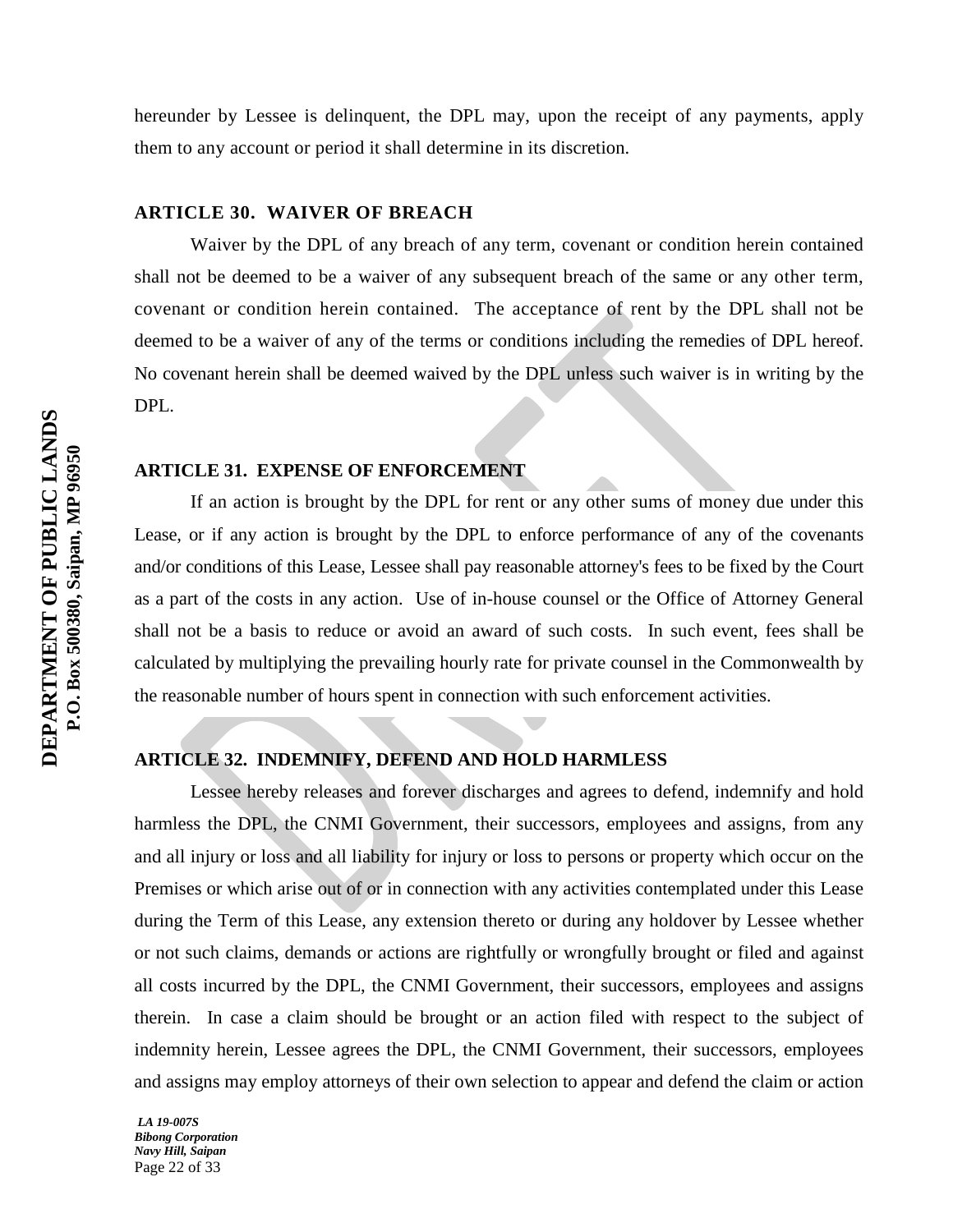on their behalf, at the expense of the Lessee. The DPL, the CNMI Government, their successors, employees and assigns, at their own option, shall have the sole authority for the direction of the defense, and shall be the sole judge of the acceptability of any compromise or settlement of any claims or actions against them.

#### **ARTICLE 33. QUIET ENJOYMENT**

The DPL covenants that the Lessee, upon paying the rent required herein and upon fulfilling all the conditions and agreements required of the Lessee, shall and may lawfully, peacefully and quietly have, hold, use, occupy and possess and enjoy the property during the Term agreed upon without any suit, hindrance, eviction, ejection, molestation, or interruption whatsoever of or by the DPL, or by any other person lawfully claiming by, from, under or against the DPL.

#### **ARTICLE 34. GOVERNMENT REQUIREMENT**

Lessee shall procure all licenses, certificates, permits, and other required authorizations from any and all other governmental authorities having jurisdiction over the Operation of the Lessees under this Lease. Lessee shall provide the DPL with copies of all such licenses, certificates, permits and other required authorizations from other governmental authorities within three (3) months after the Commencement Date of this Lease.

#### **ARTICLE 35. UNLAWFUL USE AND COMPLIANCE WITH LAWS**

Lessee covenants and agrees not to use or cause or permit to be used any part of the Premises for any unlawful conduct or purpose. Lessee agrees to comply with all property, building, health, sanitation, safety and other laws and regulations of the Commonwealth of the Northern Mariana Islands, which are in effect or which may hereafter become effective.

#### **ARTICLE 36: HOLDOVER CLAUSE**

If the Lessee fails to vacate the Premises upon the expiration, termination or cancellation of this Lease, Lessee shall be deemed a holdover Lessee. Such holdover Lessee shall be obligated to pay the DPL a holdover fee during the holdover period of not less than 150% of the monthly-prorated Base Rent and Additional Rent for the Five Year Period immediately proceeding the holder period as provided in Article 5A. Payment of such liquidated damages

*LA 19-007S Bibong Corporation Navy Hill, Saipan* Page 23 of 33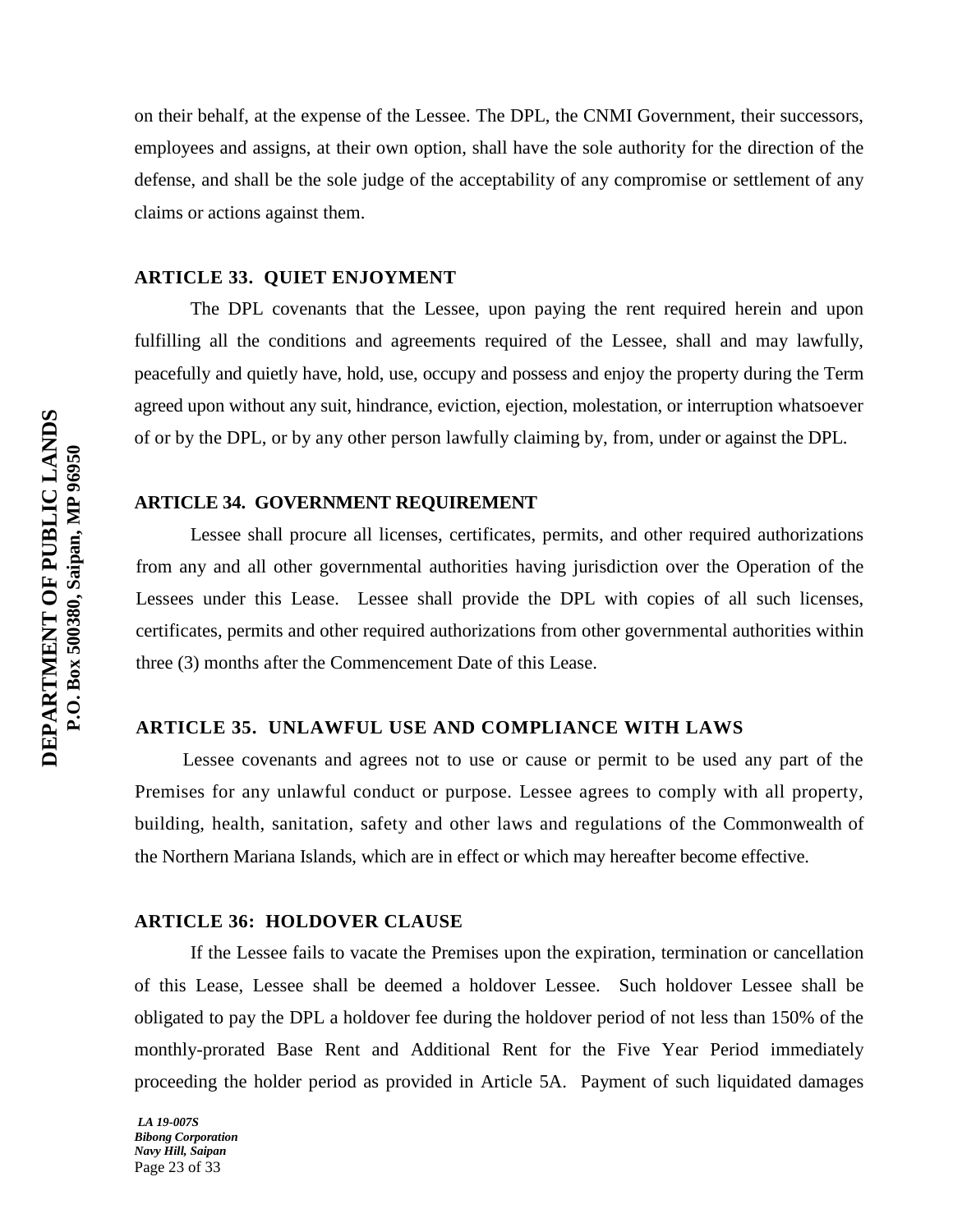shall in no way constitute a limitation upon any other rights or remedies the DPL may be entitled to pursue for violation of the Lease, for trespass or illegal possession or for any other cause of action arising out of holdover Lessee's failure to vacate the Premises including the right to evict the Lessee without court action, and the cost thereof to be paid by the Lessee.

## **ARTICLE 37. CONDITION OF PREMISES**

The Lessee acknowledges that it has examined the Premises prior to the making of this Lease and knows the conditions thereof, and that no representations or warranties other than those expressed herein have been made by the DPL. Lessee hereby accept the Premises as-is in their present condition at the Commencement Date of this Lease.

#### **ARTICLE 38. VACATING THE PREMISES**

Upon the expiration or earlier termination or cancellation of the Lease, the Lessee shall quietly and peacefully vacate the Premises and surrender the possession thereof. The DPL may, at its option, require the removal of all improvements and property on the Premises, or it may require all improvements, except removable personal property, trade fixtures and equipment, remain on the Premises and become the property of the DPL after termination of this Lease. Upon the failure or neglect of the Lessee to remove its property from the Premises or restore the Premises, the DPL, its officers or agents, may enter the Premises and remove all persons and property therefrom without recourse to any action or proceeding at law or in equity. Such removal and/or restoration shall be at the cost and expense of the Lessee, and no claim for damages of any nature whatsoever against the DPL, the CNMI Government or any officer or agent thereof shall be created by or made on account of such removal.

#### **ARTICLE 39. PUBLIC AUDITOR**

This Lease is subject to l CMC § 7845. The Lessee shall provide, upon request of the Public Auditor of the Commonwealth all records and reports, and shall allow audit, inspection, access and the right to copy its books, records, documents, correspondence, and any other data and material relating to this Lease, to the Public Auditor, and do any other acts required under 1 CMC § 7845. This right of access, inspections, and copying shall continue until the expiration of three (3) years after the final payment under the Lease is made, or such other time as set forth in 1 CMC § 7845.

*LA 19-007S Bibong Corporation Navy Hill, Saipan* Page 24 of 33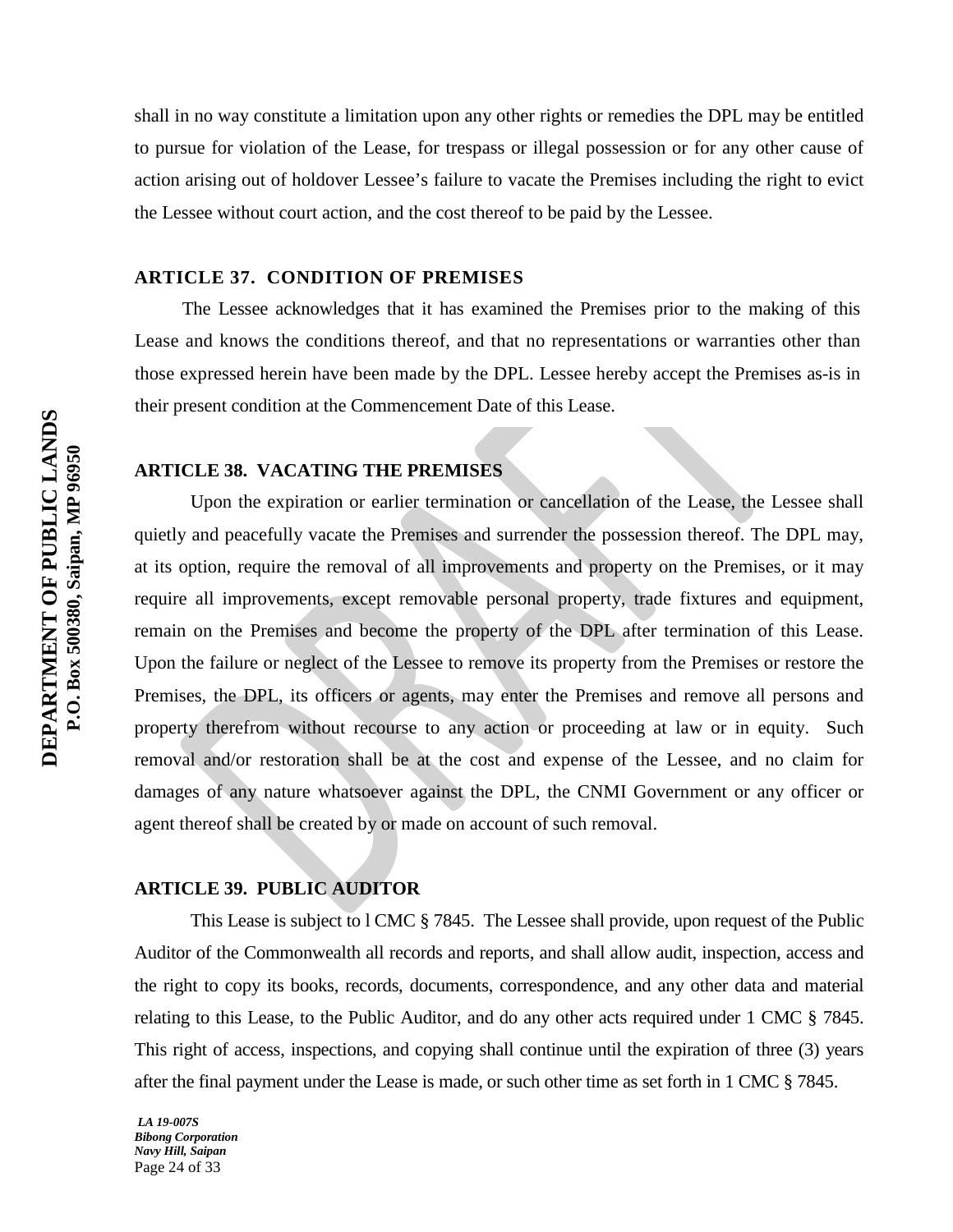#### **ARTICLE 40. GENERAL PROVISIONS AND DEFINITIONS**

**A. Waiver.** No waiver of any default of the Lessee hereunder shall be implied from any omission by the DPL to take any action on account of such default if such default persists or is repeated, and no express waiver shall affect the default other than the default specified in the express waiver, and that only for the time and to the extent therein stated. One or more waivers of any covenant, term or condition of this Lease by the DPL shall not be construed as a waiver of any subsequent breach of the same covenant, term or condition.

The consent or approval by the DPL to or of any act by the Lessee requiring the DPL's consent or approval shall not be deemed to waive or render unnecessary the DPL's consent or approval to or of any subsequent or similar acts by the Lessee. The acceptance of Lease fees by the DPL shall not be deemed to be a waiver of any of the terms or conditions, including the remedies of the DPL. No covenant of this Lease shall be deemed waived by either party unless such waiver is in writing and signed by the party waiving the covenant.

 **B. Agreement Complete.** It is hereby expressly agreed that this Lease, together with the exhibits attached hereto, contains all of the terms, covenants, conditions and agreements between the parties hereto relating in any manner to the use and occupancy of the Premises, and that the execution hereof has not been induced by either of the parties by representations, promises or understandings not expressed herein and that there are no collateral agreements, stipulations, promises or understandings of any nature whatsoever between the parties hereto relating in any manner to the use and occupancy of the Premises, and none shall be valid or of any force or effect, and that the terms, covenants, conditions and provisions of this Lease cannot be altered, changed, modified or added to except in writing signed by the parties hereto.

 **C. Interpretation.** The language in all parts of this Lease shall be in all cases construed simply, according to its fair meaning, and not strictly for or against the DPL or the Lessee. Captions and paragraph headings contained herein are for convenience and reference only, and shall not be deemed to limit or in any manner restrict the contents of the paragraph to which they relate.

**D. DPL's Representative.** The authorized representative of the DPL for

*LA 19-007S Bibong Corporation Navy Hill, Saipan* Page 25 of 33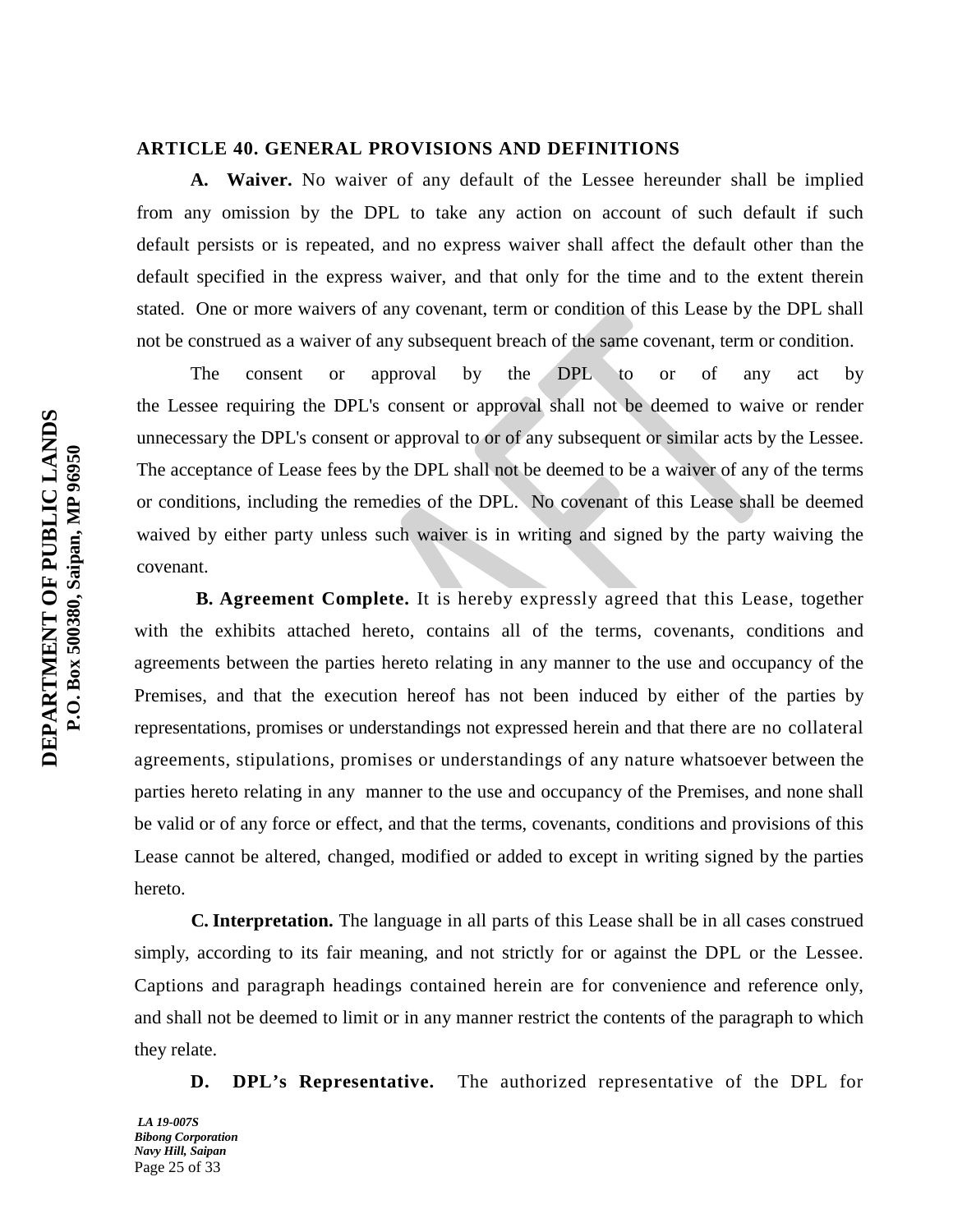purposes of this Lease shall be the Secretary of the Department of Public Lands or his/her designee.

**E. Lessee's Representative.** The authorized representative of the Lessee for purposes of this lease shall be as set forth on the Lease Data Sheet.

**F. Law Governing.** This Lease shall be governed by the laws and regulations of the Commonwealth of the Northern Mariana Islands, both as to performance and interpretation therein. If any provision of this Lease shall be held invalid under the laws of the Commonwealth of the Northern Mariana Islands for any reason, the same shall in no way impair the validity of the remaining provisions of this Lease, and the remaining provisions of the Lease shall otherwise remain in full force and effect.

 **G. Gross Receipts.** "Gross Receipts", as that term is used herein, means all income or revenue whatsoever, including money and any other thing of value, received by or paid to the Lessee, its sublessees or concessionaires, or received by or paid to others for the use and benefit of any of the aforementioned, derived from business done, sales made or services rendered from, on, or related to the leased Premises, or derived from the subleasing, subrenting, permitting, contracting, or other use of the same. The Lessee shall not directly or indirectly divert from inclusion in Gross Receipts any income or revenue whatsoever derived from the leased Premises to any other business or enterprise located elsewhere and all revenues from any attempted or inadvertent diversion shall be calculated as revenue hereunder.

The following items may be deducted from the gross receipts:

1) credits for the exchange of goods or merchandise from the premises to another store or stores owned or operated by the Lessee, its parent or affiliate, where such exchange is made solely for the convenience of business and not for the purpose of consummating a sale previously made directly or indirectly from or upon the Premises;

2) to the extent the same shall have been included in "Gross Receipts", there shall be deducted credits to customers for returned merchandise, merchandise trade-ins, exchanges, and merchandise cancellations; and

3) the amount derived from the sale or other disposition of fixtures, goodwill, improvements, furnishings, equipment, accessory, appliance, utensils or any other item of property: (i) which is either sold outside the ordinary course of the Lessee's business; or (ii) which is not acquired or held by the Lessee as a stock-in-trade or inventory for resale in the

*LA 19-007S Bibong Corporation Navy Hill, Saipan* Page 26 of 33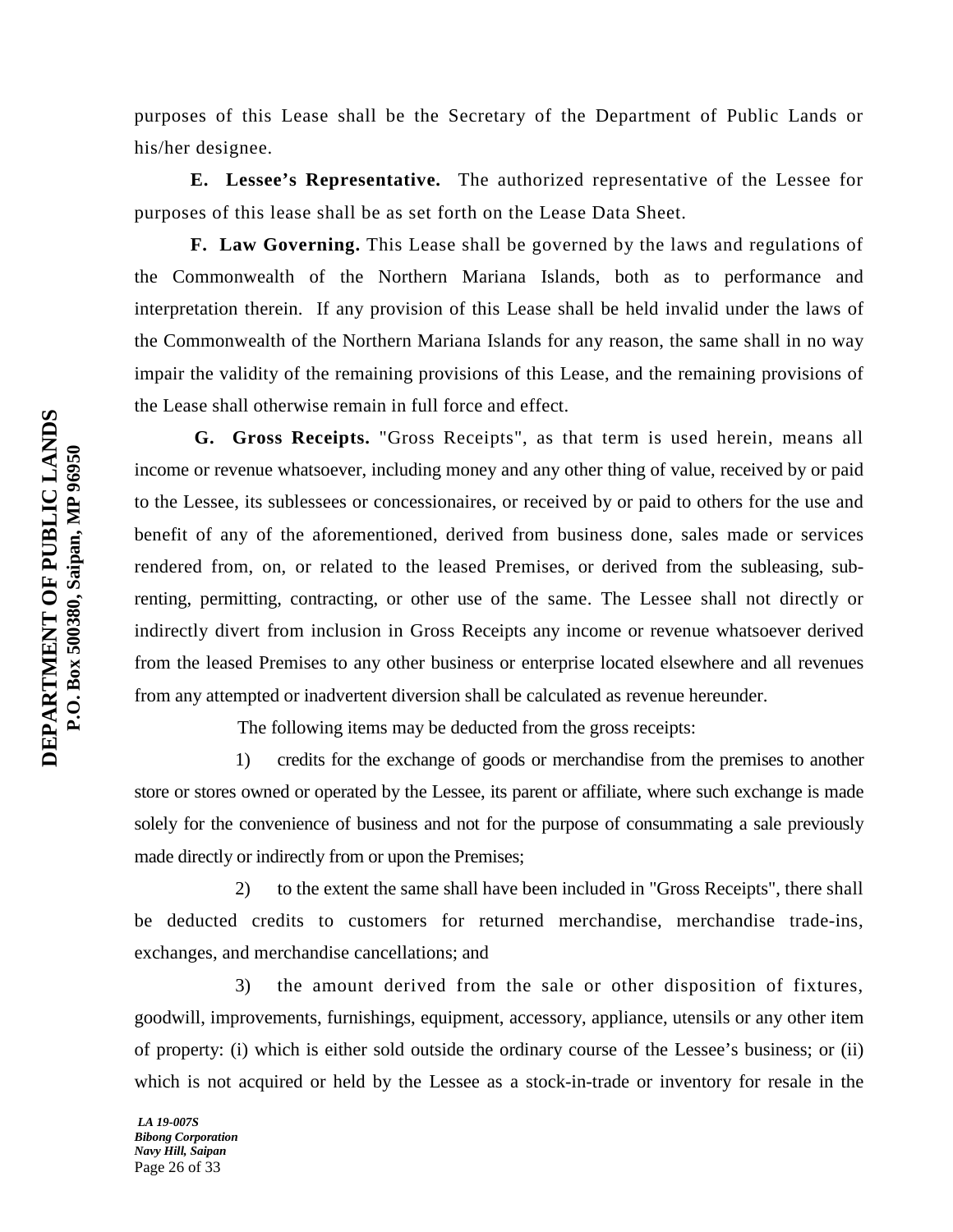ordinary course of the Lessee's business;

# **ARTICLE 41. LEASE AGREEMENT BINDING**

This Lease and the covenants, conditions and restrictions hereof shall extend to and be binding upon the parties hereto, their heirs, successors and assigns and to any other person claiming to hold or to exercise any interest by, under or through any of the parties hereto.

## **ARTICLE 42. ADDITIONAL OBLIGATIONS OF LESSEE**

Lessee shall perform all responsibilities, obligations, and duties set forth on the Lease Data Sheet as if set forth within the body of this Lease.

# **ARTICLE 43. PERSONAL / PARENT COMPANY GUARANTEE**

In further consideration for this Lease, Lessee's majority shareholder(s) and parent corporation(s) identified on the Lease Data Sheet, jointly and severally guarantee full performance of all terms and conditions to be performed by Lessee under this Lease including but not limited to, prompt payment of any and all obligations that may arise under this Lease as follows:

A. Guarantors, jointly and severally, will in all respects guarantee the due and proper performance of the Lease and the due observance and prompt performance of all obligations, duties, undertakings, covenants, warranties, and conditions by or on the part of the Lessee contained therein and to be observed and performed by Lessee, which guarantee shall extend to included any variation or addition to the Lease throughout its Term and any permitted extension thereof.

B. If Lessee fails to carry out, observes or performs all any of such obligations, duties undertakings, covenants, warranties and/or conditions under the Lease (unless relieved from the performance of any part of the Lease by statute or by the decision of a court or tribunal of competent jurisdiction) the Guarantors will be jointly and severally liable for and shall indemnify the DPL against all losses, damages, costs and expenses, whatsoever which the Beneficiary may incur by reason or in consequence of any such failure to carry out observe

*LA 19-007S Bibong Corporation Navy Hill, Saipan* Page 27 of 33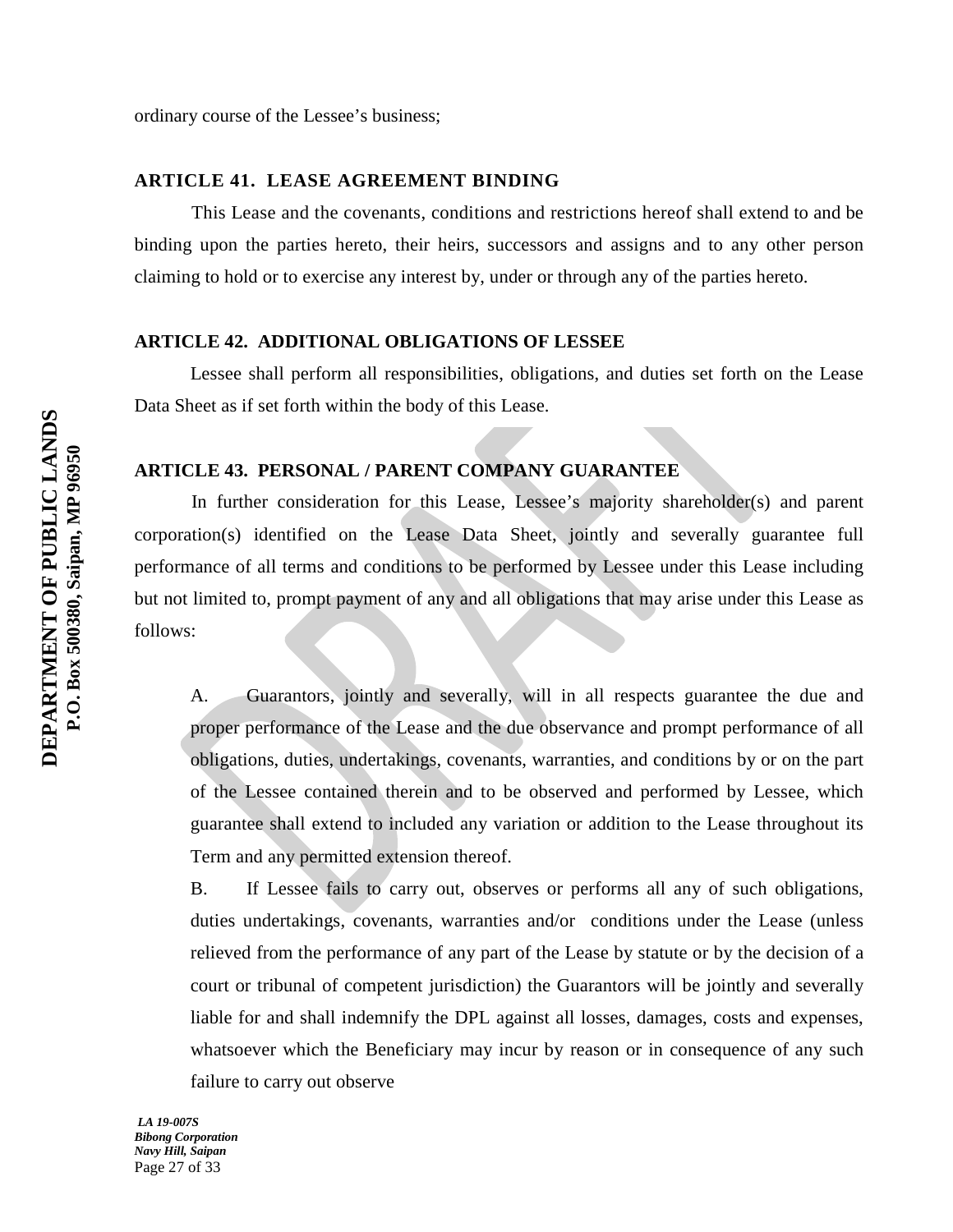- C. The Guarantor, shall not be discharged or released from this Guarantee by the occurrence of any one or more of the following:-
	- 1. Any alteration to the nature of extent of the Lease;

2. Any allowance of time, forbearance, indulgence or other concession granted to the Lessee under the Lease or any other compromise or settlement of any dispute between the DPL and the Lessee

3. The liquidation, bankruptcy, administration, absence of legal personality, dissolution, incapacity or any change in the name, composition or constitution of the Lessee or the Guarantor(s).

D. This Guarantee is a continuing guarantee and accordingly shall remain in operation until all obligations, duties, undertakings, covenants, conditions and warranties now or hereafter to be carried out or performed by the Lessee under the Lease shall have been satisfied or performed in full and is in addition to an not in substitution for any other security which the DPL may at any time hold for the performance of such obligations and may be enforced without first having recourse to any such security and without taking any other steps or proceedings against the Lessee.

E. So long as any sums are payable (contingently or otherwise) by the Lessee to the DPL under the terms of the Lease then the Guarantor shall not exercise any right of set off or counterclaim against the Lessee or any other person or prove in competition with the DPL in respect of any payment by the Guarantor hereunder and in case either Guarantor receives any sum from the Lessee or any other person in respect of any payment of the Guarantor hereunder the respective Guarantor shall hold such monies in trust for the DPL so long as any sums are payable (contingently or otherwise) under this Guarantee.

F. Guarantor will not, without prior written consent of the DPL hold any security from the Lessee or any other person in respect of the Guarantor's liability hereunder or in respect of any liabilities or other obligations of the Lessee to the Guarantor. The Guarantor will hold any security held by it in breach of this provision in trust for the DPL.

*LA 19-007S Bibong Corporation Navy Hill, Saipan* Page 28 of 33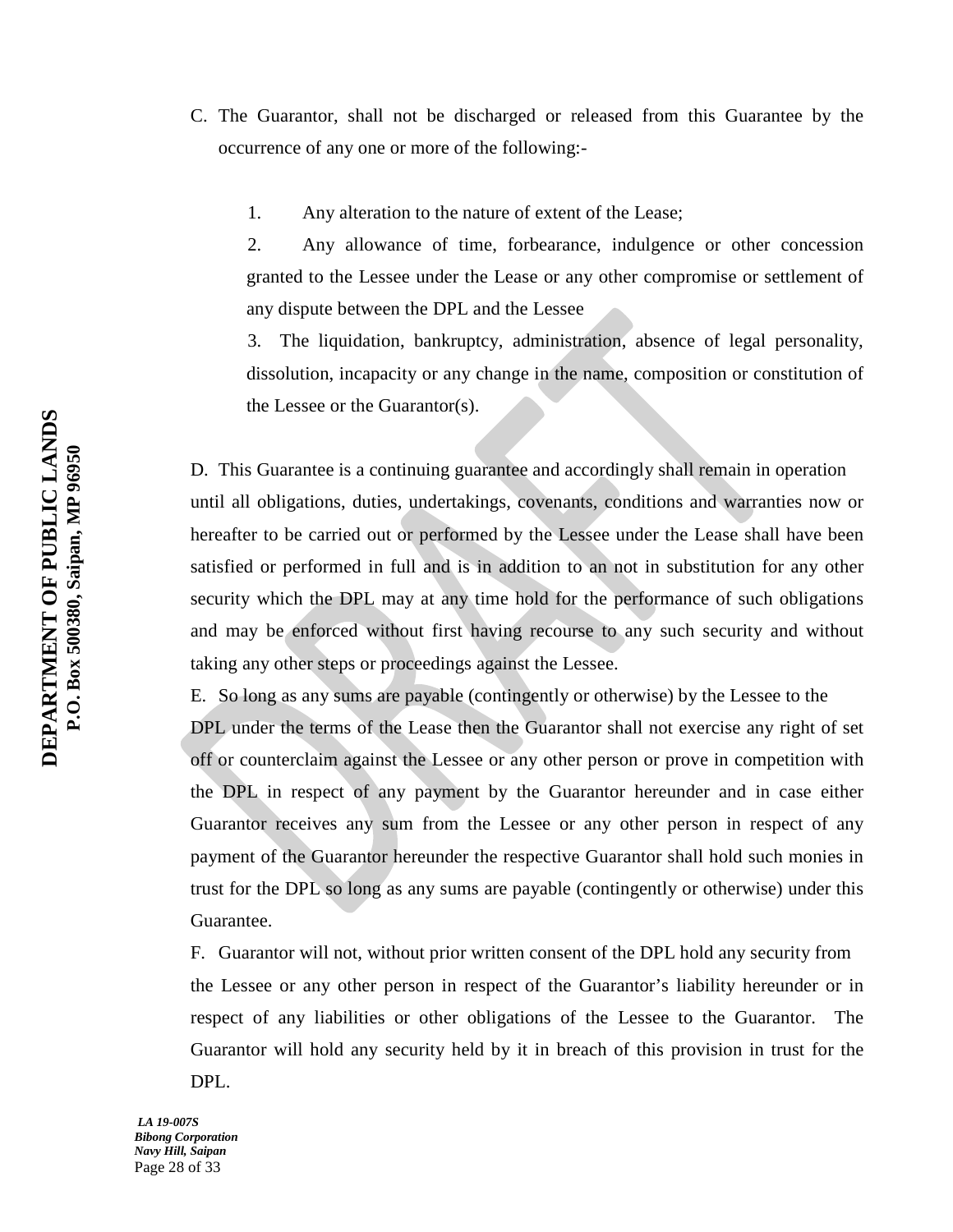G. This Guarantee is in addition to and not in substitution for any present and future guarantee lien or other security held by the DPL. The DPL's rights under this Guarantee are in addition to and not exclusive of those provided by law.

Guarantor agrees to waive any corporate protection under the law pertaining to such guarantee of full performance hereunder.

**IN WITNESS WHEREOF**, the parties hereunto set their respective hands, the date and year first written above.

# **LESSEE: BIBONG CORPORATION**

By: Date:

 Bong Heung Lee President/Treasurer

COMMONWEALTH OF THE ) NORTHERN MARIANA ISLANDS ) **ACKNOWLEDGMENT** SAIPAN, MARIANA ISLANDS

On this day of , **2019**, before me, a Notary Public in and for the Commonwealth of the Northern Mariana Islands, personally appeared **Bong Heung Lee, President/Treasurer of Bibong Corporation,** known to me to be the person whose names is subscribed to the foregoing instrument and acknowledged to me that he/she executed the same as his/her free and voluntary act and deed for the purposes set forth therein.

**IN WITNESS WHEREOF**, I have hereunto set my hand and affixed my official seal the day and year first above written.

 **Notary Public**

DEPARTMENT OF PUBLIC LANDS **DEPARTMENT OF PUBLIC LANDS** P.O. Box 500380, Saipan, MP 96950 **P.O. Box 500380, Saipan, MP 96950**

> *LA 19-007S Bibong Corporation Navy Hill, Saipan* Page 29 of 33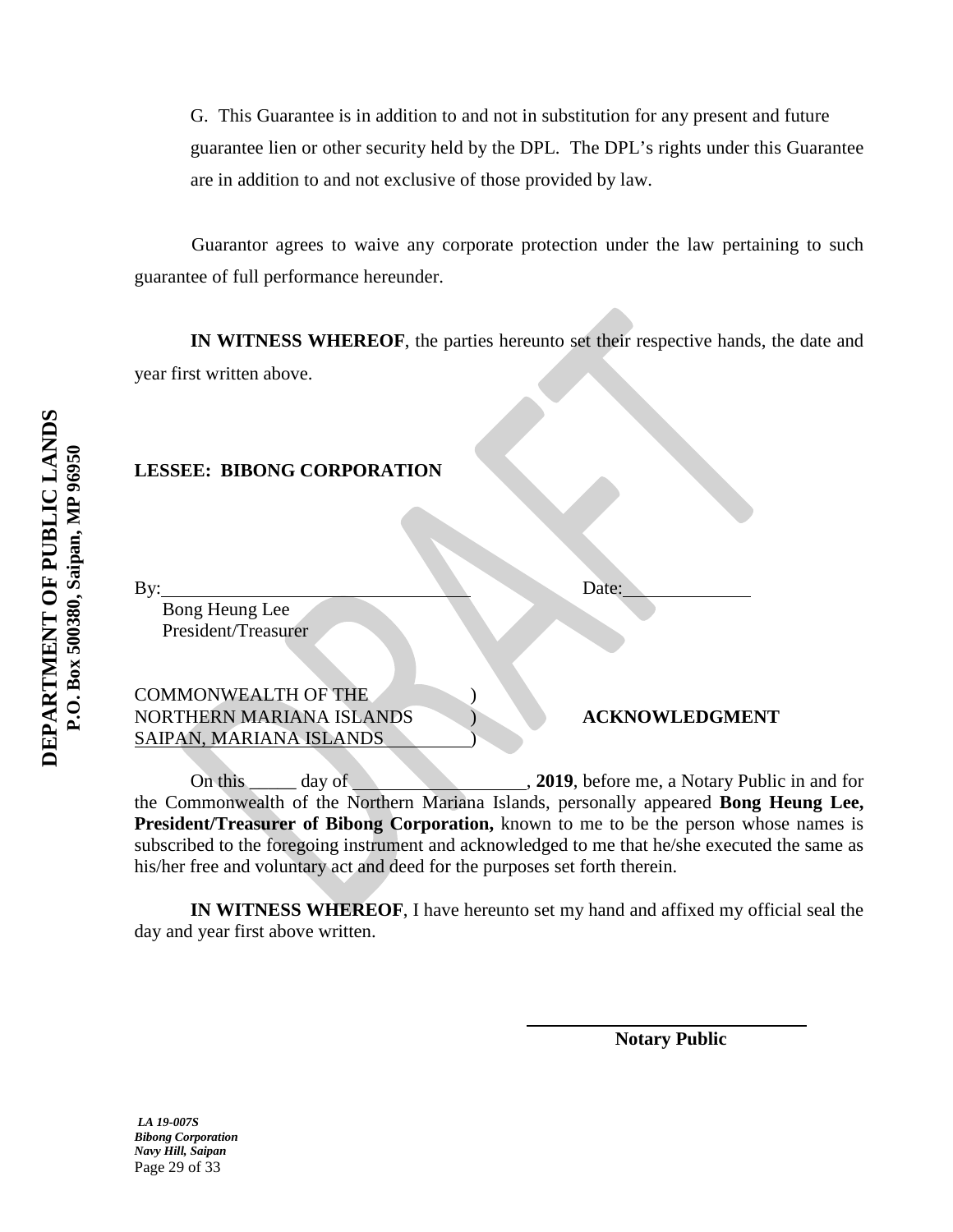# NOW IN CONSIDERATION OF THE SUM OF ONE UNITED STATES DOLLAR (\$1.00) (THE RECEIPT AND SUFFICIENCY OF WHICH THE GUARANTORS HEREBY ACKNOWLEDGE) THE GUARANTORS HEREBY COVENANT WITH THE DPL AS IS SET FORTH IN ARTICLE 43 ABOVE.

PERSONAL GUARANTOR:

Bong Heung Lee

COMMONWEALTH OF THE ) NORTHERN MARIANA ISLANDS ) **ACKNOWLEDGMENT** SAIPAN, MARIANA ISLANDS )

\_\_\_\_\_\_\_\_\_\_\_\_\_\_\_\_\_\_\_\_\_\_\_\_\_\_\_\_

On this \_\_\_\_\_ day of , **2019**, before me, a Notary Public in and for the Commonwealth of the Northern Mariana Islands, personally appeared **Bong Heung Lee, in his individual capacity,** known to me to be the person whose name is subscribed to the foregoing instrument and acknowledged to me that he/she executed the same as his/her free and voluntary act and deed for the purposes set forth therein.

**IN WITNESS WHEREOF**, I have hereunto set my hand and affixed my official seal the day and year first above written.

 **Notary Public**

*LA 19-007S Bibong Corporation Navy Hill, Saipan* Page 30 of 33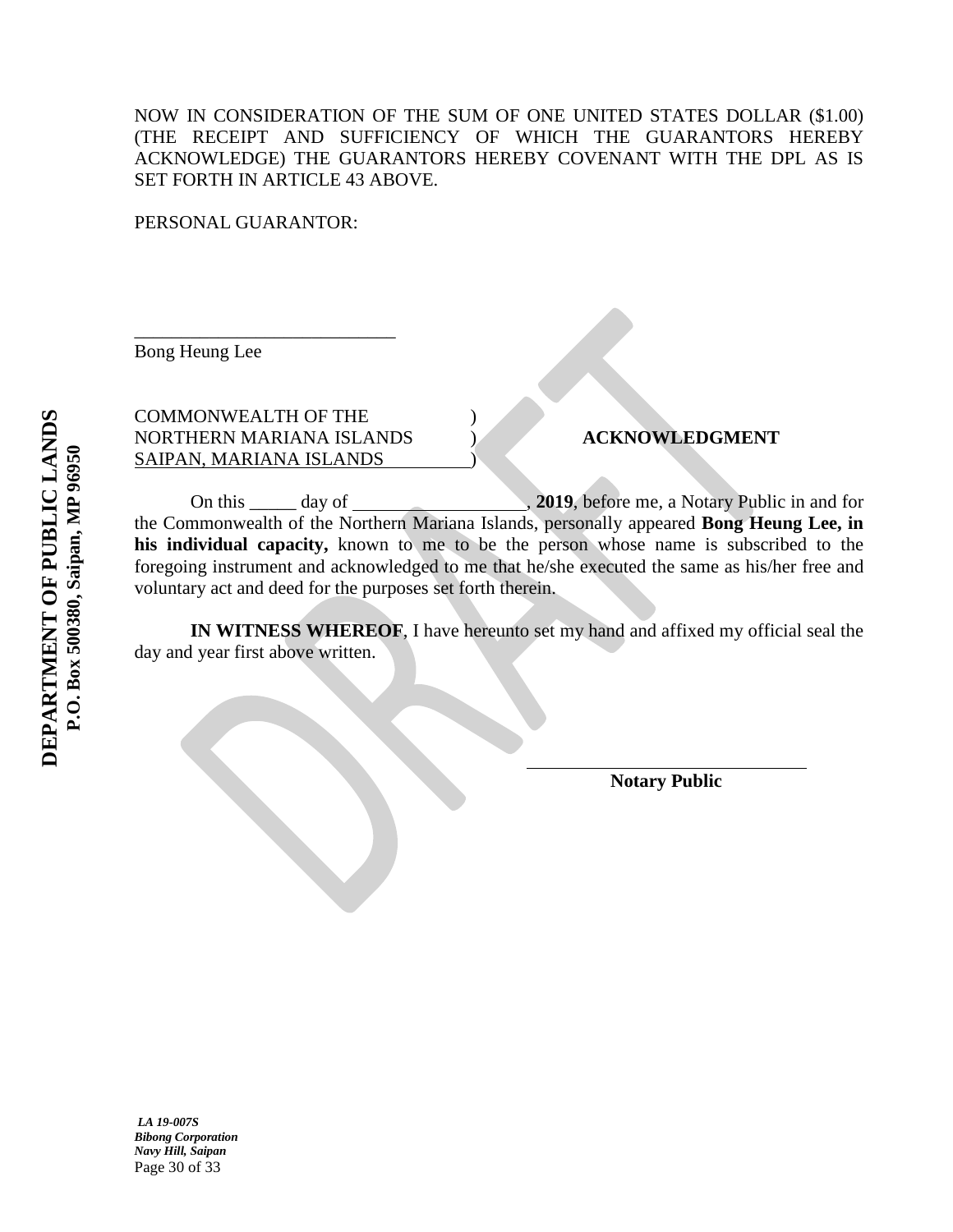#### **DEPARTMENT OF PUBLIC LANDS:**

By: Date:

 **Marianne Concepcion-Teregeyo Secretary, DPL**

COMMONWEALTH OF THE ) NORTHERN MARIANA ISLANDS ) **ACKNOWLEDGMENT** SAIPAN, MARIANA ISLANDS )

On this \_\_\_\_\_ day of , **2019**, before me, a Notary Public in and for the Commonwealth of the Northern Mariana Islands, personally appeared **Marianne Concepcion-Teregeyo, Secretary of the Department of Public Lands,** known to me to be the person whose name is subscribed to the foregoing instrument and acknowledged to me that she executed the same as her free and voluntary act and deed for the purposes set forth therein.

**IN WITNESS WHEREOF**, I have hereunto set my hand and affixed my official seal the day and year first above written.

**Notary Public**

**APPROVED AS TO FORM AND LEGAL CAPACITY:**

By:

 EDWARD E. MANIBUSAN Attorney General

*LA 19-007S Bibong Corporation Navy Hill, Saipan* Page 31 of 33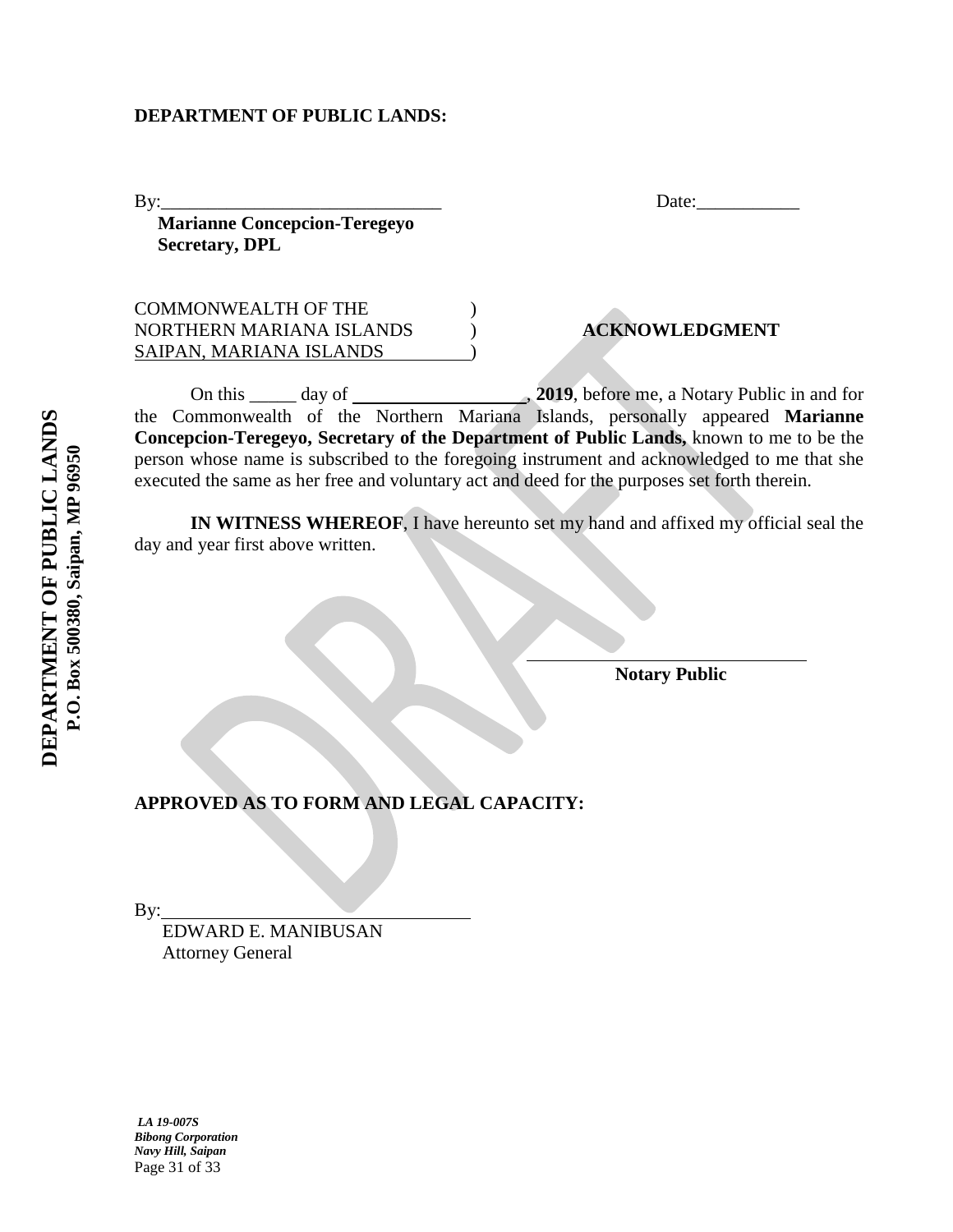# **SCHEDULE 1**

# **Lease Data Sheet**

| <b>Lessee's Name:</b>                                                                                         | <b>BIBONG CORPORATION</b>                                                                                                |
|---------------------------------------------------------------------------------------------------------------|--------------------------------------------------------------------------------------------------------------------------|
| <b>Lessee's Representative:</b>                                                                               | Mr. Bong Heung Lee - President/Treasurer                                                                                 |
| <b>Form of Business Entity:</b>                                                                               | <b>CNMI</b> Corporation                                                                                                  |
| <b>Permitted Purpose of Lease:</b>                                                                            | Restore and develop historic site to operate as a<br>restaurant, souvenir shop, coffee shop and a<br>tourist attraction. |
| <b>Lease Term:</b>                                                                                            | 40 years                                                                                                                 |
| <b>Property Description:</b>                                                                                  | Lot $049$ D 01 (4,240 square meters) in Navy<br>Hill, Saipan.                                                            |
| <b>Fee Simple Value of Premises</b><br>(Applicable during first 5 years of term): \$580,000.00 "as improved". |                                                                                                                          |
| Base Rent during initial 5 year period<br>(In dollars):                                                       | \$29,000.00 annually.                                                                                                    |
| <b>Additional Rent (as percent of BGR):</b>                                                                   | Refer to table in Article 5.                                                                                             |
| <b>Security Deposit:</b>                                                                                      | \$30,377.00                                                                                                              |
| <b>Public Benefit Obligations:</b>                                                                            | <b>Refer to Schedule 1 – Continuation Sheet</b>                                                                          |
| <b>Additional Obligations of Lessee:</b>                                                                      |                                                                                                                          |
| <b>Additional Restrictions upon Lessee:</b>                                                                   |                                                                                                                          |

**Specific Authorizations (Permitted under body of lease):**

*LA 19-007S Bibong Corporation Navy Hill, Saipan* Page 32 of 33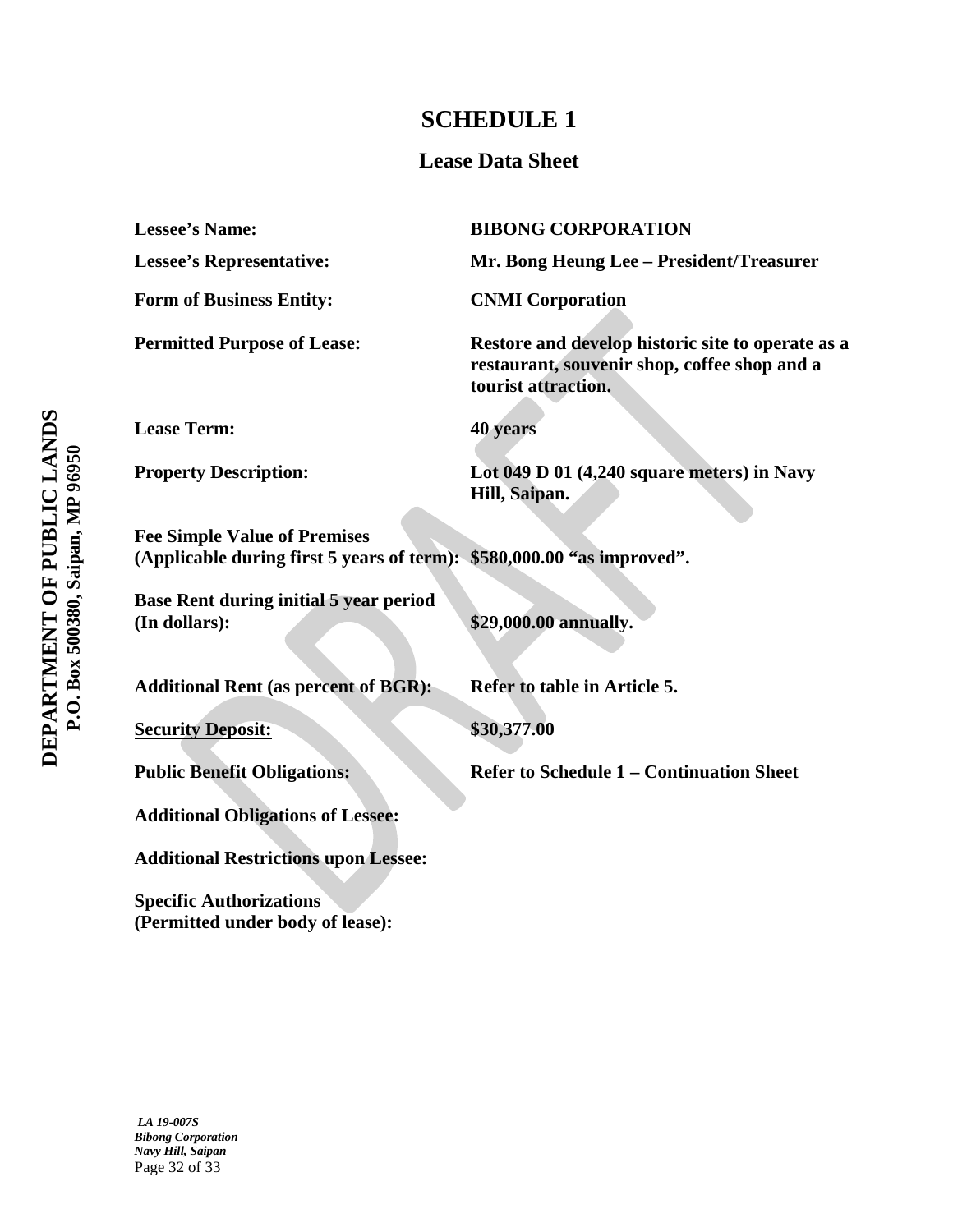# **SCHEDULE 1 – Continuation Sheet**

# **Public Benefit Obligations**

# **A. Long-term benefits are:**

- **10% Local Discount** A 10% discount for local residents with valid CNMI issued Identification Cards shall be given to Restaurant and Coffee Shop customers. All menus from F&B, restaurant and coffee shop are covered by the local discount; and
- **In-House Job Training –** The management plan to offer top of the line coffee and beverages menu, prepared by certified Barista.
	- 1. The Certified Barista will conduct and offer the following training:
		- a. On-the-job training for new employees; and
		- b. Semi-Annual Barista training which is free and open to local residents, which include: Introduction to coffee beans; techniques in roasting, brewing, decaffeination, & cupping; operating coffee machines, tools and equipment; Coffee Beans Recipes.
	- 2. Yearly refresher training will be conducted for existing employees to acquaint them with the new skills, methods, and processes required in improving their performance on the job. An independent training instructor will also be invited to conduct the training and introduce new techniques, skills and workplace safety. This yearly training will also promote team's productivity, quality of service and employee's engagement.

The management may offer and design explicit in-house training as the business progresses. The training will be more precise and effective once the needs of the business have been identified.

# • **Financial Donation**

- 1. **Two Thousand Dollars (\$2,000.00)** annually to a homestead improvement project designated by DPL, or CNMI Scholarship Office for the Northern Marianas Descent (NMDs);
- 2. The financial contribution will increase by 2.5% per year; and
- 3. Amounts not used in any given year shall accumulate to subsequent years.

*LA 19-007S Bibong Corporation Navy Hill, Saipan* Page 33 of 33